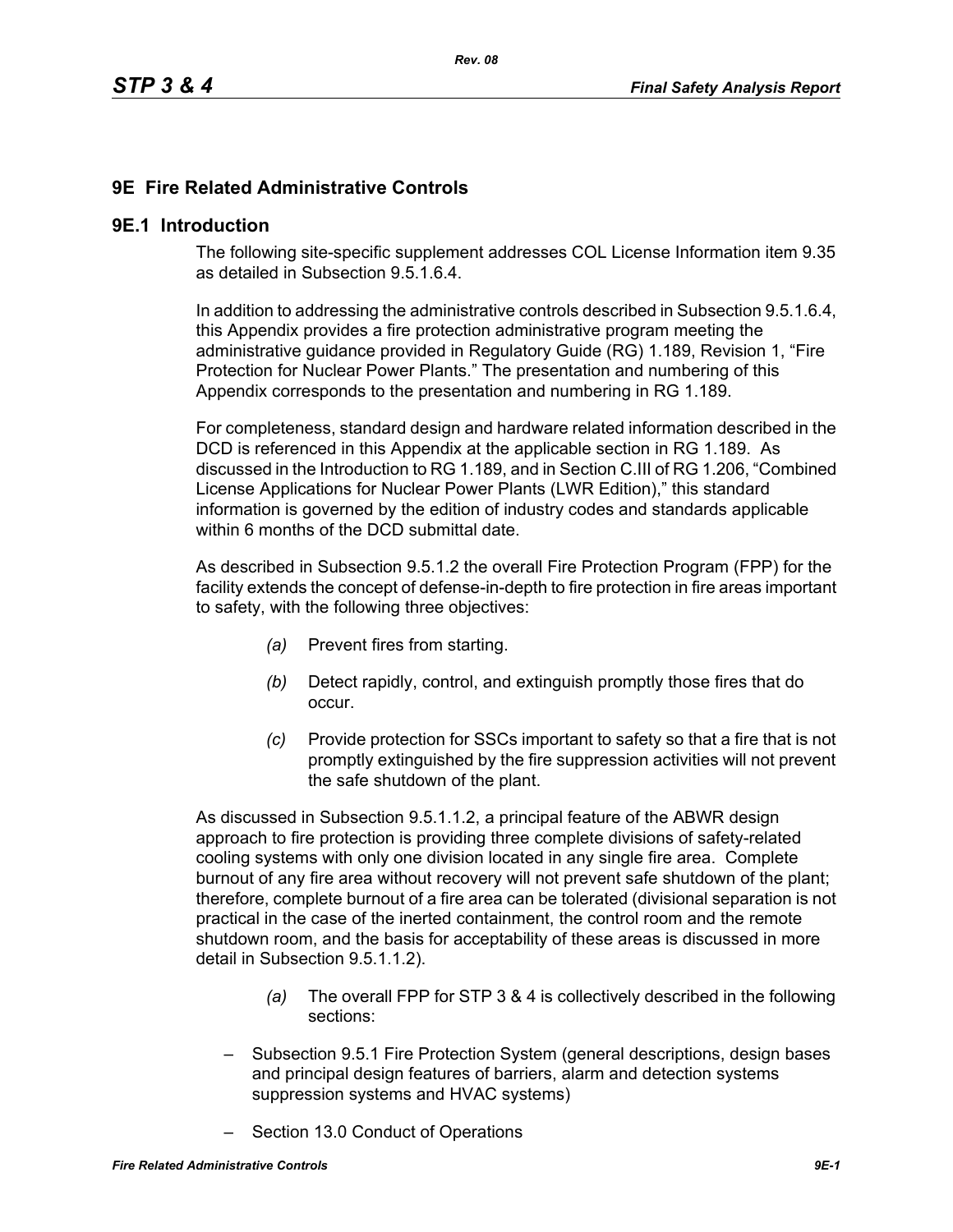- Section 9A Fire Hazards Analysis
- Section 9B Summary of Analysis Supporting Fire Protection Design Requirements
- Section 9E Fire Related Administrative Controls
- Section 19M Fire Protection Probabilistic Risk Assessment
- Section 19Q ABWR Shutdown Risk Assessment
- Technical Specification 5.5.1.1.d, Fire Protection Program Implementation

COLA Part 5.1, Section D and Section H discuss fire protection elements related to the Emergency Plan.

- *(b)* STPNOC organizational responsibilities for the FPP are identified in Subsection 9E.1.1 below.
- *(c)* The authorities of personnel implementing the FPP and administrative controls are described in Subsection 9E.1.1 below.
- *(d)* Fire protection, fire detection and suppression capability, and limiting fire damage with barriers and divisional separation are described in Subsection 9.5.1.
- *(e)* The administrative controls and personnel requirements for fire protection and manual fire suppression activities are described in Section 9E.
- *(f)* The automatic and manually operated fire detection and suppression systems are described in Subsection 9.5.1.
- *(g)* The fire barriers and divisional separation provided to limit fire damage to SSCs important to safety, so that the capability to shut down the plant safely is ensured, is described in Subsection 9.5.1.

The FPP administrative controls described in this Appendix address the responsibilities for continuing evaluation of fire hazards associated with construction of STP 3 & 4 to ensure the continued safe operation of STP 1 & 2 and similarly, the safe operation of STP Units 1, 2 and 3 during the completion of STP Unit 4. STPNOC provides additional fire barriers and fire protection capability, as necessary, to protect the operating units from any fire hazards associated with these construction activities.

# **9E.1.1 Organization, Staffing, and Responsibilities**

*(a)* The President & Chief Executive Officer sets policy and has overall responsibility for the formulation, implementation, and assessment of the effectiveness of the Fire Protection Program.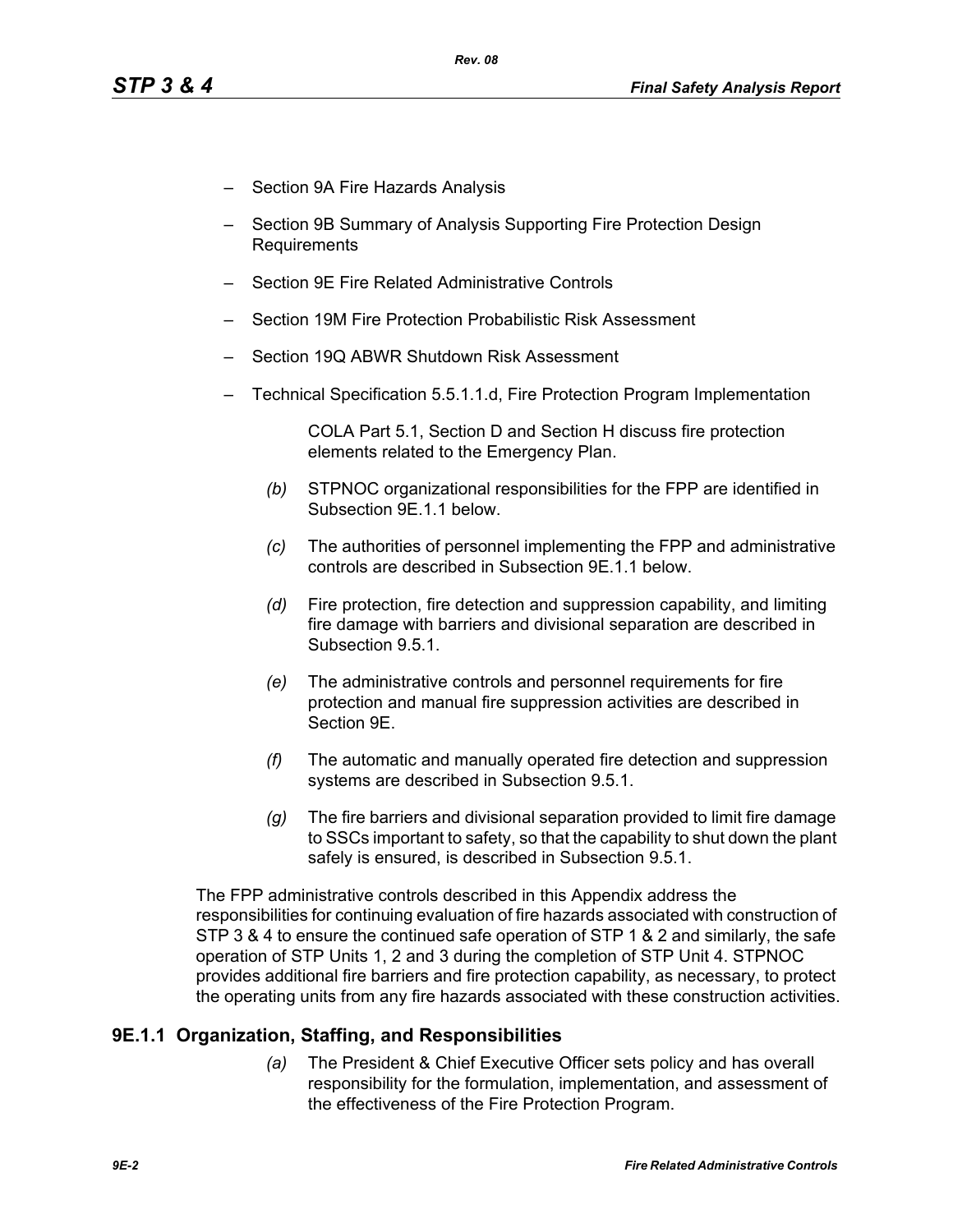The Group Vice President has the executive authority and responsibility for the FPP.

- *(b)* The Vice President Engineering and Construction reports to the Group Vice President and has direct responsibility to establish, implement and maintain written procedures for implementing the FPP and for periodically assessing the effectiveness of the FPP including fire drills and training conducted by the fire brigade and plant personnel. The results of these assessments are reported to the Group Vice President with recommendations for improvements or corrective actions as deemed necessary.
- *(c)* The Plant General Manger is responsible for the overall administration of the plant operations and emergency plans that include the fire protection and prevention program and that provide a single point of control and contact for all contingencies.

The Plant General Manager has responsibility for approving or disapproving Fire Protection Program implementing procedures and changes thereto as recommended by the Plant Operations Review Committee (PORC).

The Plant General Manager is responsible for assisting the Plant General Manager STP 1 & 2 in assessing the potential fire related impact to STP 1 & 2 from construction activities on STP 3 & 4.

The Plant General Manager is responsible for the evaluation of the potential fire related impact to STP 3 from construction activities on STP 4 (see additional discussion in Section 1.10S).

- *(d)* The Fire Protection Coordinator reports through the chain of command to the Vice President, Engineering and Construction. Primary responsibility for implementation of the FPP has been delegated to the Fire Protection Coordinator, who is an individual knowledgeable through education, training, and/or experience in fire protection and nuclear safety. Other personnel are available to assist the Fire Protection Coordinator as necessary to accomplish the following:
	- *(i)* Implement periodic inspections to minimize the amount of combustibles in plant areas important to safety; determine the effectiveness of housekeeping practices; ensure the availability and acceptable condition of all fire protection systems/equipment, emergency breathing apparatus, emergency lighting, communication equipment, fire stops, penetration seals, and fireretardant coatings; and ensure that prompt and effective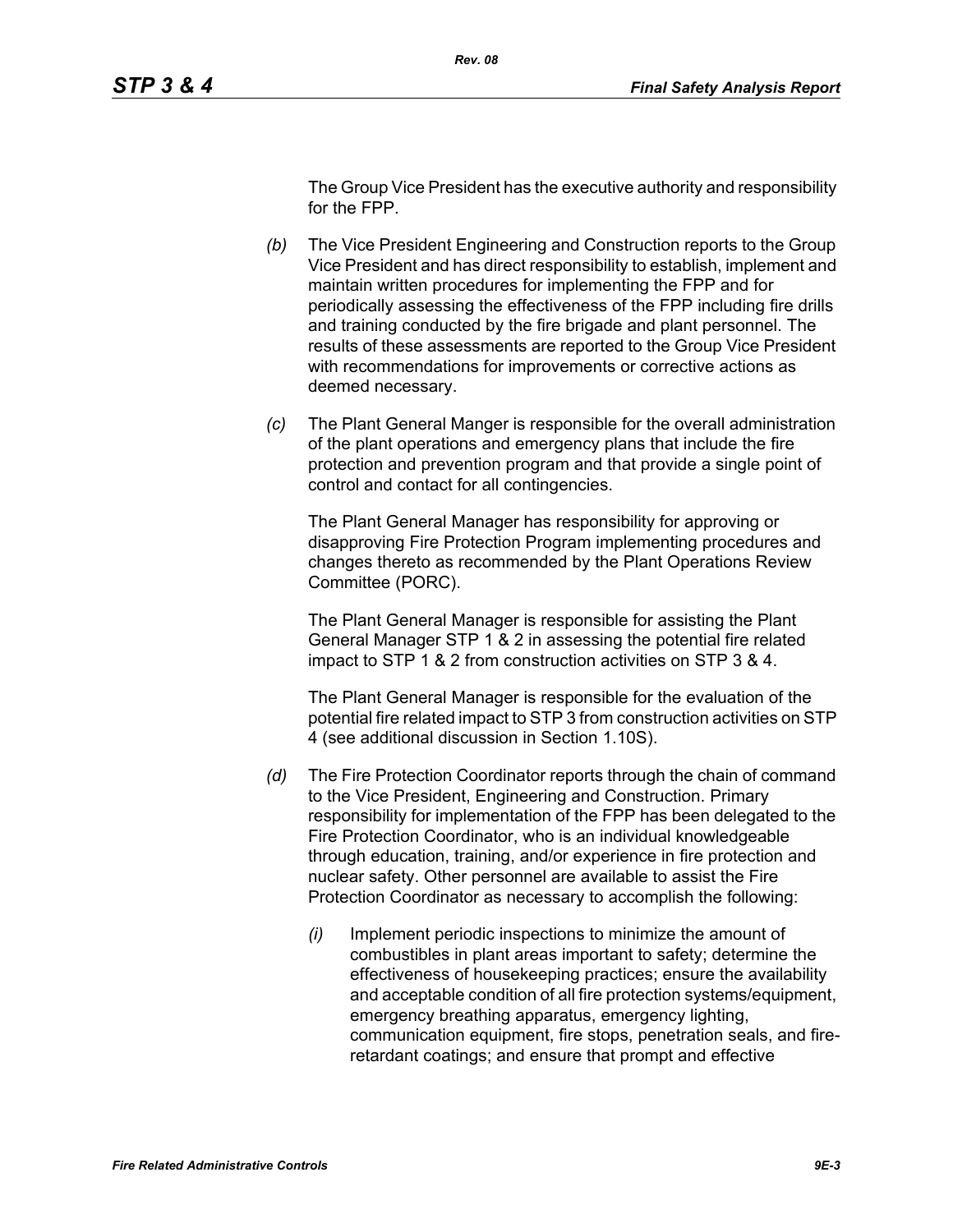corrective actions are taken to correct conditions adverse to fire

- *(ii)* Provide firefighting training for operating plant personnel and the plant's fire brigade; design and select equipment; periodically inspect and test fire protection systems and equipment in accordance with established procedures; and evaluate test results and determine the acceptability of the systems under test
- *(iii)* Assist in the critique of all fire drills to determine how well the training objectives have been met
- *(iv)* Review proposed work activities with regard to in-plant fire protection, identify potential transient fire hazards, and specify required additional fire protection in the work activity procedure
- *(v)* Implement a program to indoctrinate all plant contractor personnel in appropriate administrative procedures that implement the FPP and the emergency procedures relative to fire protection
- *(vi)* Implement a program to instruct personnel on the proper handling of accidental events such as leaks or spills of flammable materials that are related to fire protection
- *(vii)* Review hot work
- *(e)* The Vice President Oversight and Regulatory Affairs is responsible for:
	- *(i)* Establishing the fire protection quality assurance program in accordance with Regulatory Position 1.7, Quality Assurance, of RG 1.189 as delineated in the document "STP 3 & 4 Quality Assurance Program Description"
	- *(ii)* Ensuring effective implementation of the FPP quality assurance program by planned surveillances and scheduled audits
	- *(iii)* Ensuring results of FPP surveillance and audit activities are promptly reported to cognizant management personnel

protection and preclude their recurrence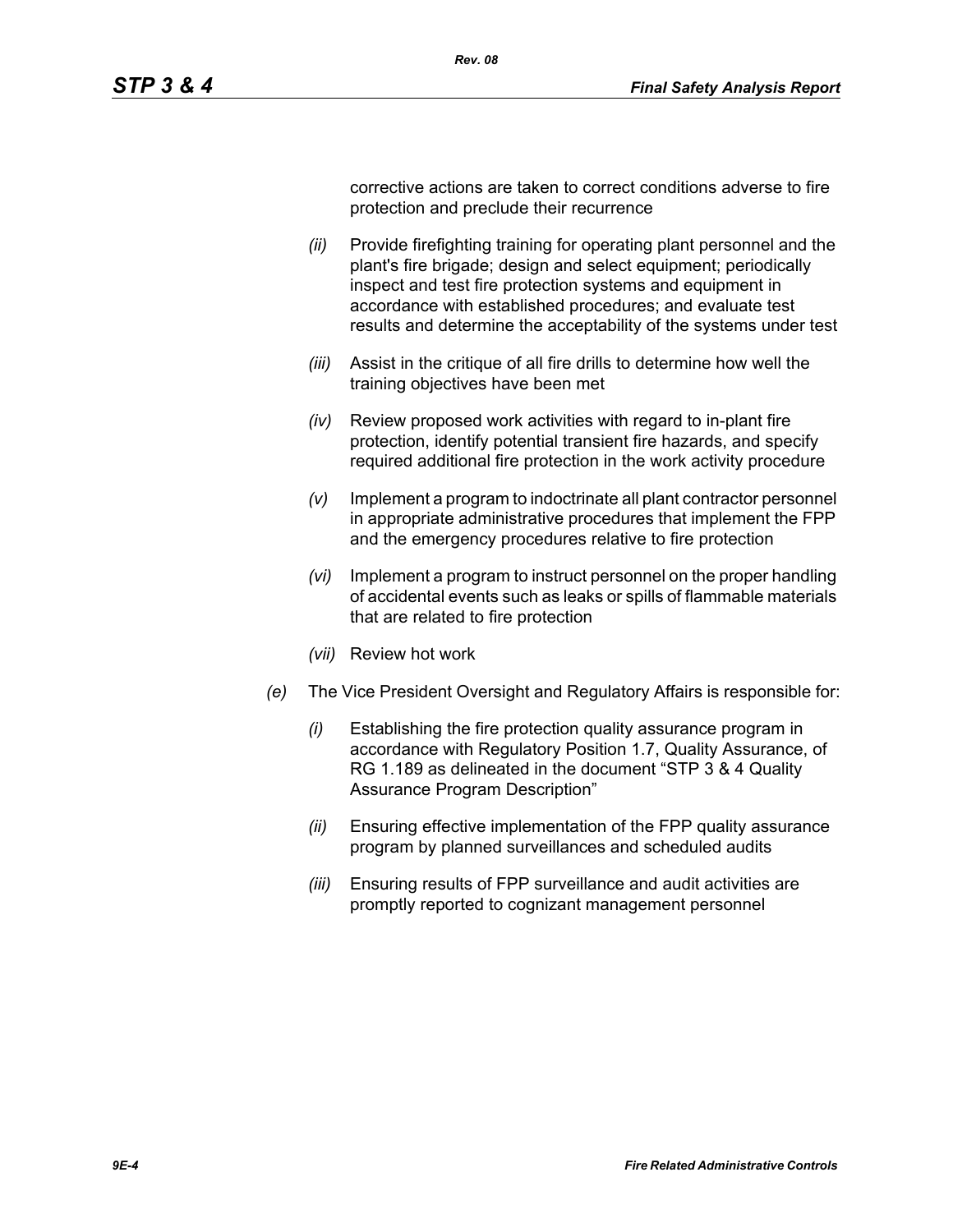- *(f)* The plant's fire brigade positions and responsibilities are identified as follows:
	- *(i)* The plant fire brigade positions are responsible for fighting fires. The authority and responsibility of each fire brigade position relative to fire protection are clearly defined.
	- *(ii)* The responsibilities of each fire brigade position correspond with the actions required by the firefighting procedures.
	- *(iii)* Collateral responsibilities of the fire brigade members do not conflict with their responsibilities related to the fire brigade during a fire emergency. A collateral responsibility is a required action or decision that would adversely affect the fire brigade member's ability to perform a required fire fighting function.
	- *(iv)* The minimum number of trained fire brigade members available on site for each operating shift should be consistent with the activities required to combat credible and challenging fires, but is no less than five members. The size of the fire brigade is based upon the functions required to fight fires, with adequate allowance for injuries. Fire brigade staffing accounts for the operational and emergency response demands on shift personnel in the event of a significant fire.

# **9E.1.2 Fire Hazards Analysis**

This topic is addressed in Section 9A.

# **9E.1.3 Safe-Shutdown Analysis**

This topic is addressed in Subsections 9.5.1.3.11 and 9.5.1.3.12.

# **9E.1.4 Fire Test Reports and Fire Data**

This topic is addressed in Subsection 9.5.13.7 (COL License Information Item 9.24).

# **9E.1.5 Compensatory Measures**

Temporary changes to specific fire protection features necessary to accomplish maintenance or modifications are permissible when accompanied by interim compensatory measures, such as fire watches, temporary fire barriers, or backup suppression capability.

Compensatory measures may be implemented as an interim step to restore operability or to otherwise enhance the capability of degraded or nonconforming fire protection related SSCs until the final corrective action is complete. Reliance on a compensatory measure for operability is given important consideration in establishing the time frame for completing the corrective action. Nonconforming conditions or degraded conditions requiring an operator action to demonstrate operability are resolved expeditiously.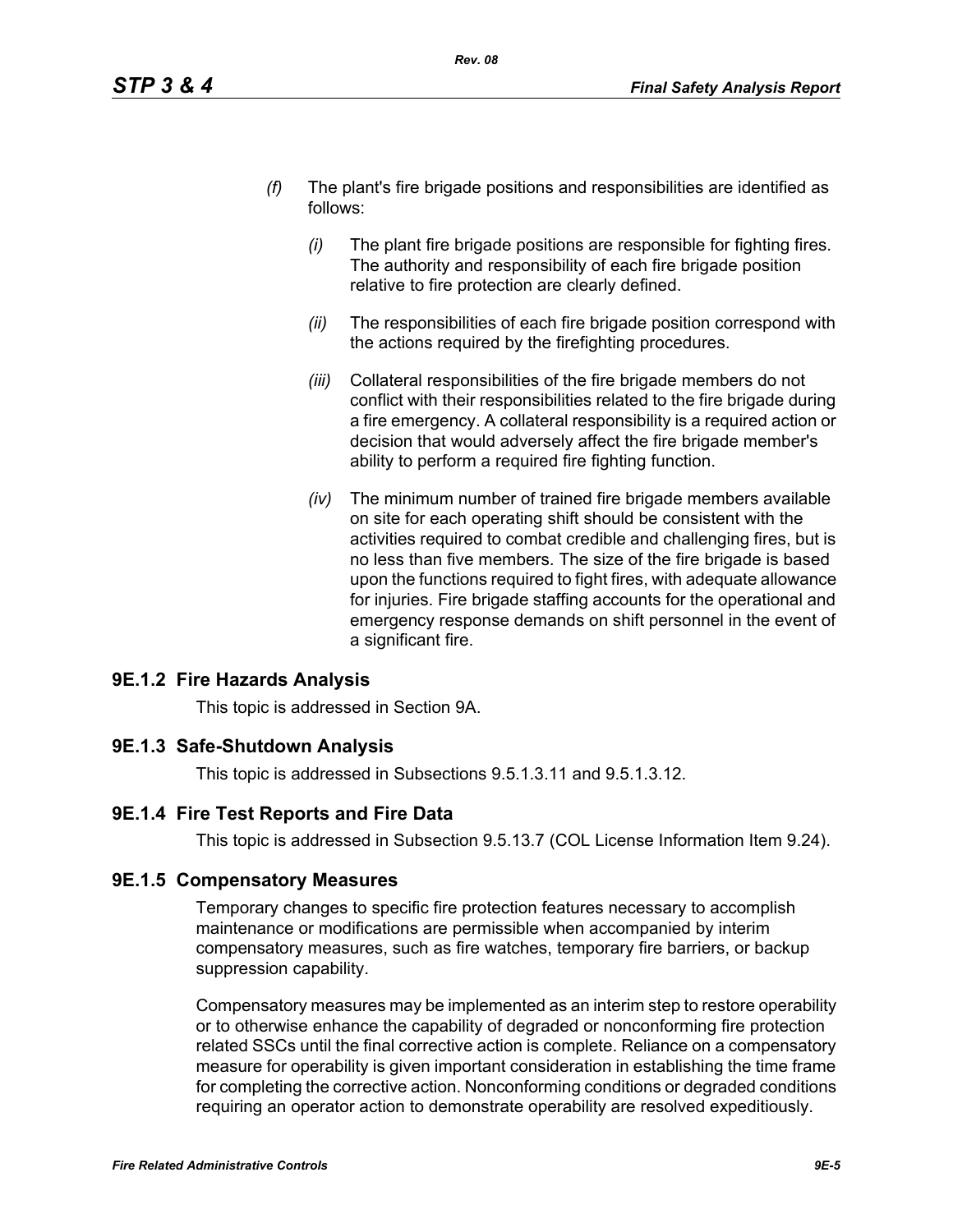The guidance provided in NRC Inspection Manual Part 9900, "Operability Determinations & Functionality Assessments for Resolution of Degraded or Nonconforming Conditions Adverse to Quality or Safety" is utilized when compensatory measures are relied upon.

### **9E.1.6 Fire Protection Training and Qualifications**

The Vice President, Engineering and Construction, maintains available staff for the FPP knowledgeable in both fire protection and nuclear safety.

### **9E.1.6.1 Fire Protection Staff Training and Qualifications**

Fire protection staff qualifications:

- *(a)* The Fire Protection Coordinator, or a person available for consultation, is a graduate of an accredited engineering or fire science curriculum and has a minimum of six years applicable experience, three of which have been in the area of fire protection. Education and/or experience acceptable to the Society of Fire Protection Engineers for full member status may be considered as equivalent qualifications.
- *(b)* Fire brigade training is discussed in Subsection 9E.1.6.4. Brigade member qualification includes satisfactory completion of a physical exam for performance of strenuous physical activity.
- *(c)* Personnel responsible for the maintenance and testing of the fire protection systems are qualified by training and experience for this work.
- *(d)* The Fire Protection Coordinator is responsible for the training of the fire brigade and is qualified by knowledge, suitable training, and experience for the conduct of this training.

#### **9E.1.6.2 General Employee Training**

General employees are instructed in their responsibilities to prevent and detect fires. Training includes information on the types of fires and related extinguishing agents, specific fire hazards at the site, and actions in the event of a fire suppression system actuation. Specific instruction includes:

- *(a)* Principal responsibility to notify the control room upon discovering a fire, prior to attempting to extinguish the fire
- *(b)* Actions upon actuation of local fire suppression systems or hearing a fire alarm
- *(c)* Administrative controls on the use of combustibles and ignition sources
- *(d)* Actions necessary in the event of a combustible liquid spill or leak or combustible gas release or leaks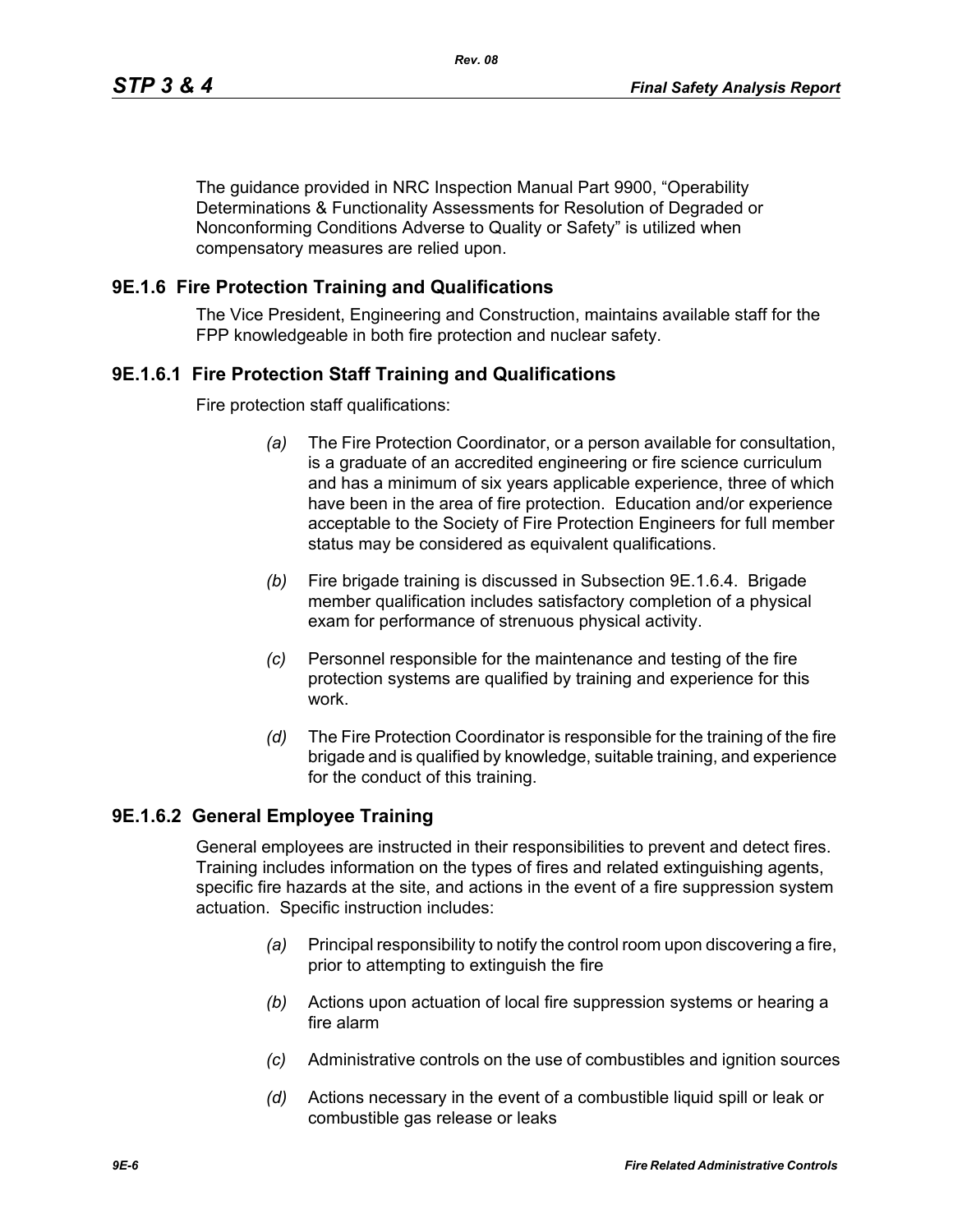# **9E.1.6.3 Fire Watch Training**

Fire watches are used for observation and control of fire hazards associated with hot work and may provide compensatory measures for degraded fire protection systems and features. Specific fire watch training provides instruction on fire watch duties, responsibilities, and required actions for both 1-hour roving and continuous fire watches. Fire watch qualifications include hands-on training on a practice fire with the extinguishing equipment to be used while on fire watch. If fire watches are to be used as compensatory actions, the fire watch training includes recordkeeping requirements if required by 9E.1.5.

### **9E.1.6.4 Fire Brigade Training and Qualifications**

Fire brigade training establishes and maintains the capability to fight credible and challenging fires. The program consists of initial classroom instruction followed by periodic classroom instruction, firefighting practice, and fire drills (See 9E.3.5.1.4 for drill guidance).

The training recommendations of NFPA 600, "Standard on Industrial Fire Brigades" provide applicable criteria for training the plant fire brigade.

#### **9E.1.6.4.1 Qualifications**

The brigade leader and at least two brigade members have sufficient training in or knowledge of plant systems to understand the effects of fire and fire suppressants on safe-shutdown capability. The brigade leader has training or experience necessary to assess the potential safety consequences of a fire and advise control room personnel as evidenced by possession of an operator's license or equivalent knowledge of plant systems. The qualification of fire brigade members includes an annual physical examination to determine their ability to perform strenuous firefighting activities.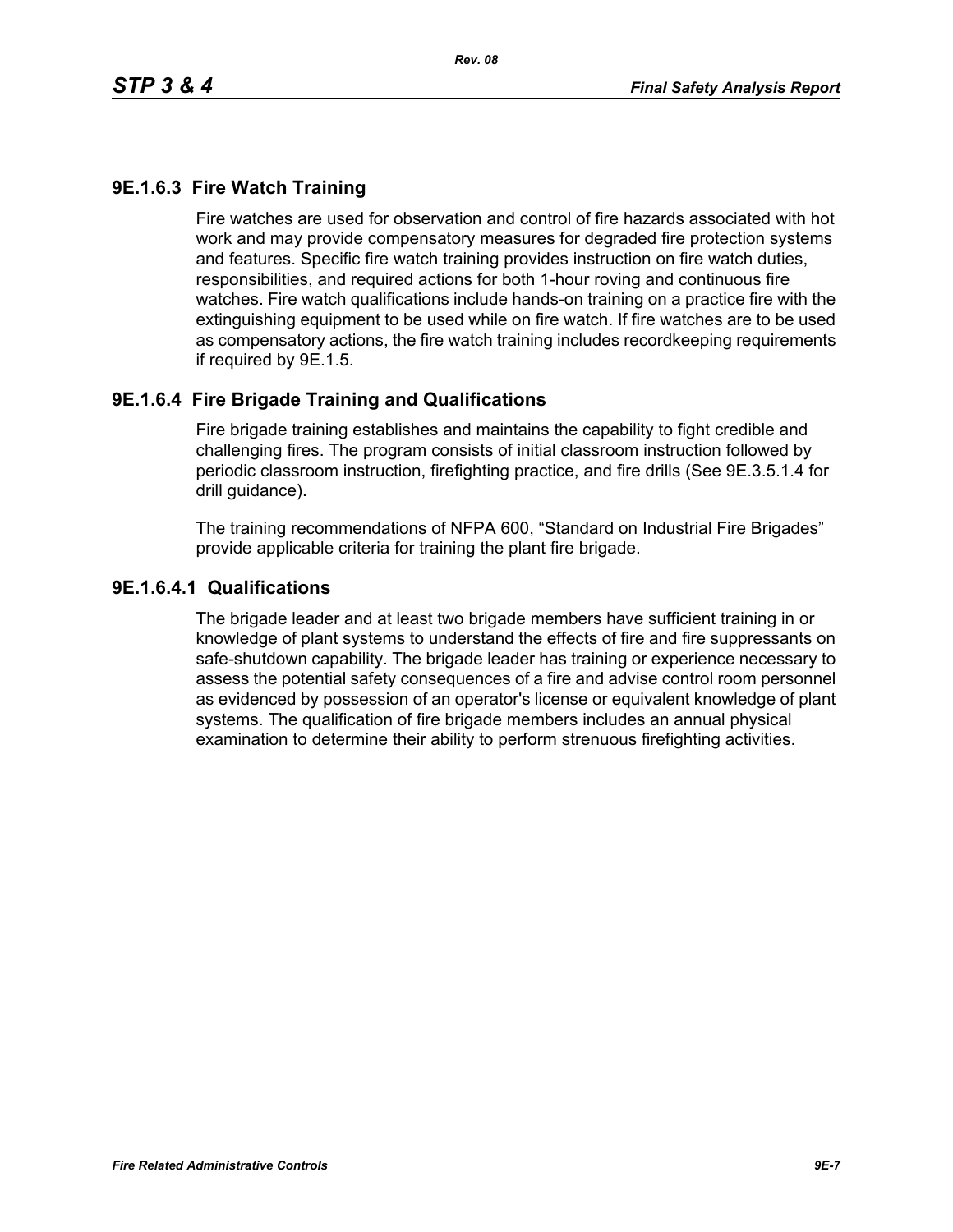### **9E.1.6.4.2 Instruction**

Instruction is provided in the following:

- *(a)* indoctrination of the plant firefighting plan with specific identification of each individual's responsibilities
- *(b)* identification of the type and location of fire hazards and associated types of fires that could occur in the plant
- *(c)* the toxic and corrosive characteristics of expected products of combustion
- *(d)* identification of the location of firefighting equipment for each fire area and familiarization with the layout of the plant, including access and egress routes to each area
- *(e)* the proper use of available firefighting equipment and the correct method of fighting each type of fire, including the following:
	- *(i)* fires involving radioactive materials
	- *(ii)* fires in energized electrical equipment
	- *(iii)* fires in cables and cable trays
	- *(iv)* hydrogen fires
	- *(v)* fires involving flammable and combustible liquids or hazardous process chemicals
	- *(vi)* fires resulting from construction or modifications (welding)
	- *(vii)* record file fires
- *(f)* the proper use of communication, lighting, ventilation, and emergency breathing equipment
- *(g)* the proper method for fighting fires inside buildings and confined spaces
- *(h)* the direction and coordination of the firefighting activities (fire brigade leaders only)
- *(i)* detailed review of firefighting strategies and procedures
- *(j)* review of the latest plant modifications and corresponding changes in firefighting plans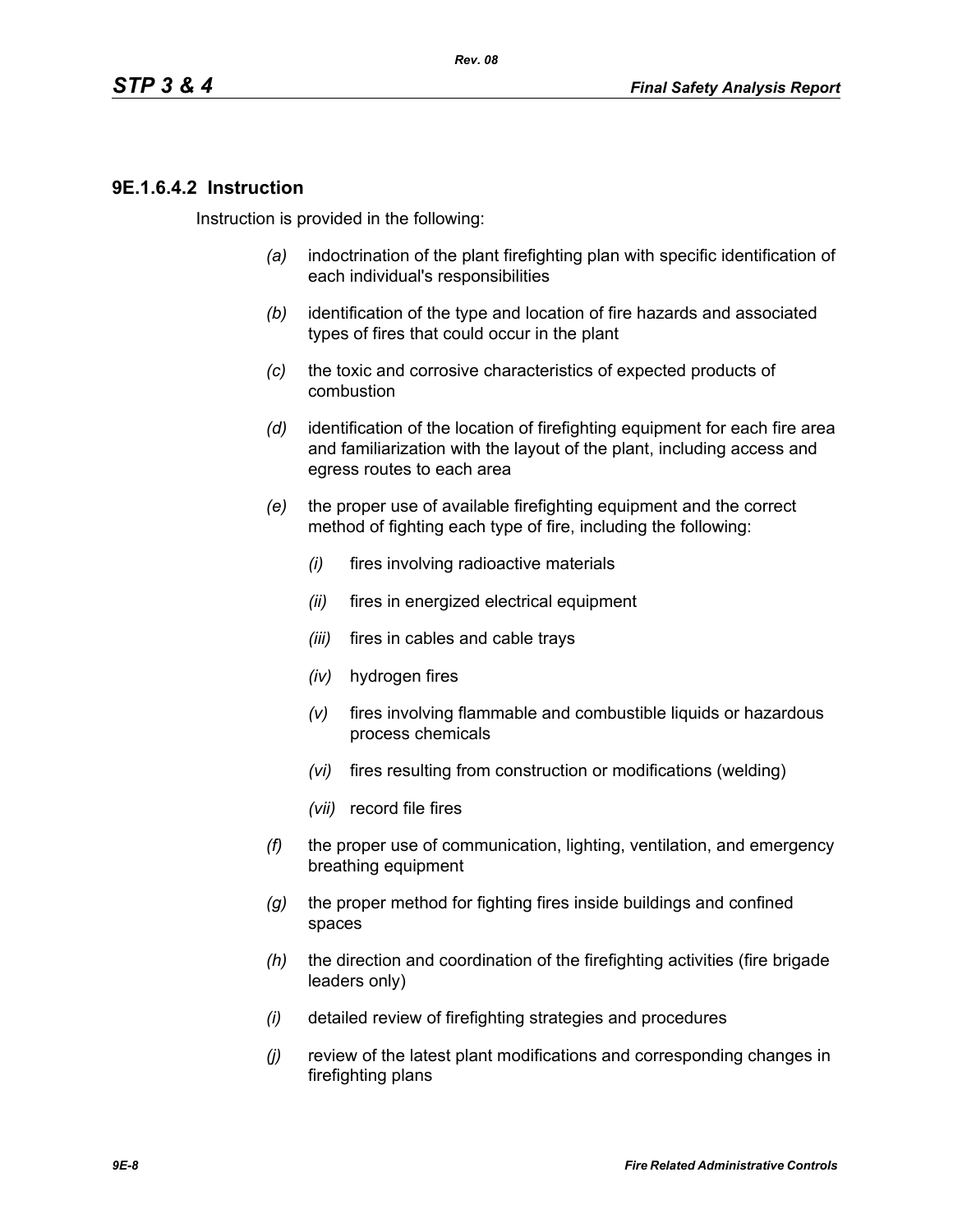# **9E.1.6.4.3 Fire Brigade Practice**

Practice sessions are held for the fire brigade of each shift on the proper method of fighting the various types of fires that could occur in a nuclear power plant. These sessions provide brigade members with experience in actual fire extinguishment and the use of self-contained breathing apparatus under the strenuous conditions encountered in firefighting. Practice sessions are held at least once per year for each fire brigade member.

# **9E.1.6.4.4 Fire Brigade Training Records**

Individual records of training provided to each fire brigade member, including drill critiques, for at least 3 years to ensure that each member receives training in all parts of the training program. Records of fire brigade training are available for NRC inspection.

#### **9E.1.7 Quality Assurance**

The quality assurance program for fire protection adopts Section 1.7, Quality Assurance, of RG 1.189, and is addressed in the "STP 3 & 4 Quality Assurance Program Description."

### **9E.1.8 Fire Protection Program Changes/Code Deviations**

Changes to the STP 3 & 4 FPP will be evaluated and processed in accordance with 10 CFR 52.98(c).

# **9E.2 Fire Prevention**

#### **9E.2.1 Control of Combustibles**

Administrative controls and procedures control the handling and use of combustibles, prohibit storage of combustibles in plant areas important to safety, establish designated storage areas with appropriate fire protection, and control use of specific combustibles (e.g., wood) in plant areas important to safety.

# **9E.2.1.1 Transient Fire Hazards**

Bulk storage of combustible materials is prohibited inside or adjacent to buildings or systems important to safety during all modes of plant operation. Procedures govern the handling of and limit transient fire hazards such as combustible and flammable liquids, wood and plastic products, high-efficiency particulate air (HEPA) and charcoal filters, dry ion exchange resins, or other combustible materials in buildings containing systems or equipment important to safety during all phases of operation, particularly during maintenance, modification, or refueling operations.

Transient fire hazards that cannot be eliminated are controlled and suitable protection is provided. Specific controls and protective measures include the following:

> *(a)* Unused ion exchange resins are not stored in areas that contain or expose equipment important to safety.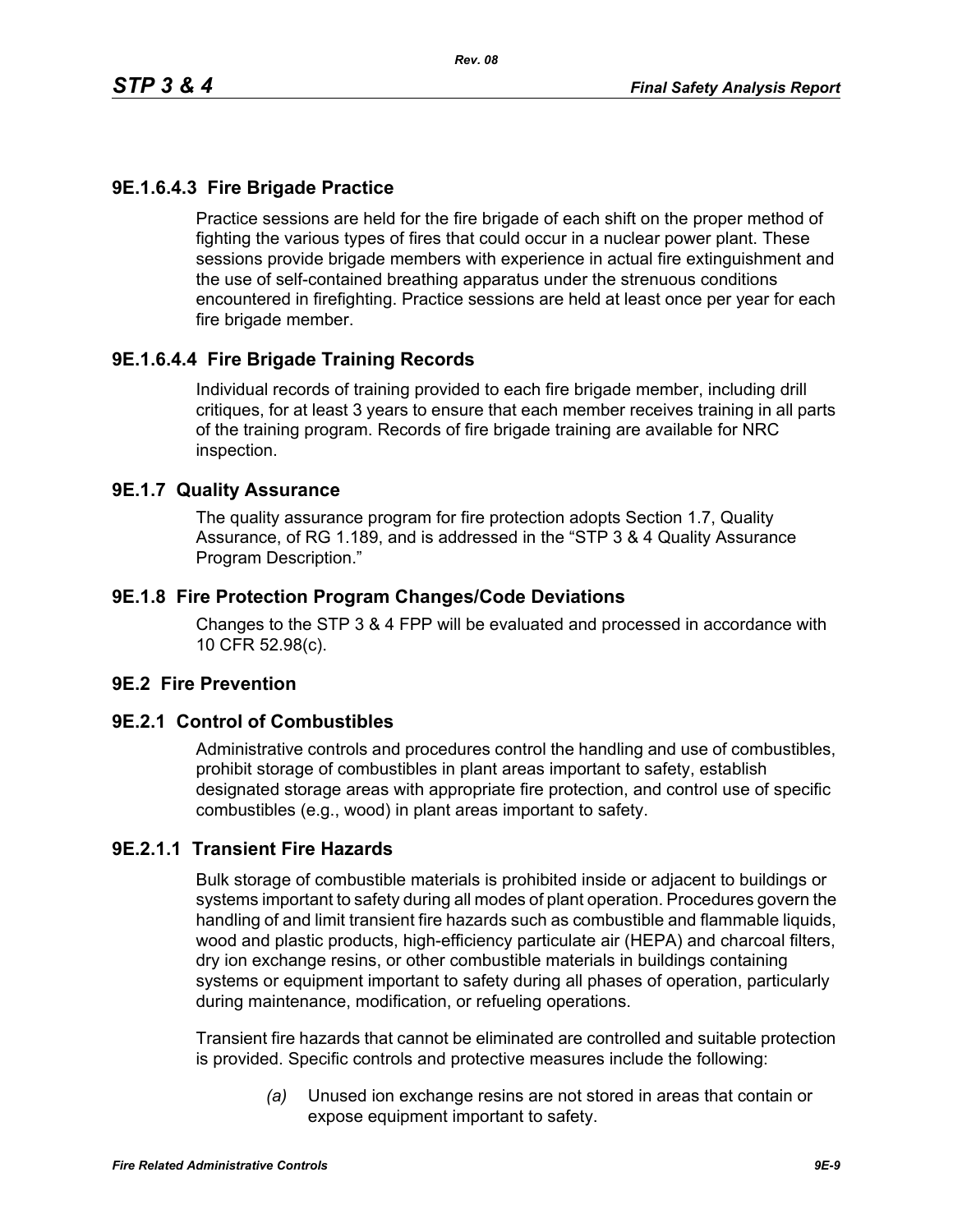- *(b)* Hazardous chemicals are not stored in areas that contain or expose equipment important to safety.
- *(c)* Use of wood inside buildings containing systems or equipment important to safety is permitted only when suitable noncombustible substitutes are not available. All wood smaller than 152 mm x 152 mm (6 in x 6 in) used in plant areas important to safety during maintenance, modification, or refueling operation (such as lay-down blocks or scaffolding) should be treated with a flame-retardant. See NFPA 703, "Standard for Fire-Retardant Treated Wood and Fire-Retardant Coatings for Building Materials." Wood is allowed into plant areas important to safety only when needed for immediate use.
- *(d)* The use of plastic materials is minimized. Halogenated plastics such as polyvinyl chloride and neoprene are used only when substitute noncombustible materials are not available.
- *(e)* Use of combustible material such as HEPA and charcoal filters, dry ion exchange resins, or other combustible supplies in areas important to safety are controlled. Such materials are allowed into areas important to safety only when they needed for immediate use.
- *(f)* Equipment or supplies (such as new fuel) shipped in untreated combustible packing containers may be unpacked in areas containing equipment or systems important to safety if required for valid operating reasons. However, combustible materials are removed from the area immediately following unpacking. Such transient combustible material, unless stored in approved containers, is not left unattended. Loose combustible packing material, such as wood or paper excelsior or polyethylene sheeting, is placed in metal containers with tight-fitting, self-closing metal covers or other approved containers.
- *(g)* Materials that collect and contain radioactivity, such as spent ion exchange resins, charcoal filters, and HEPA filters, are stored in closed metal tanks or containers that are located in areas free from ignition sources or combustibles. These materials are protected from exposure to fires in adjacent areas as well. Consideration is given to requirements for removal of decay heat from entrained radioactive materials.
- *(h)* Temporary power cables used during maintenance outages are treated as transient combustibles and potential ignition sources. Procedures address fire protection for temporary electrical power supply and distribution.

# **9E.2.1.2 Modifications**

Fire prevention elements of the FPP are maintained when plant modifications are made. Modification procedures contain provisions that evaluate the impacts of modifications on the fire prevention design features and programs. Personnel in the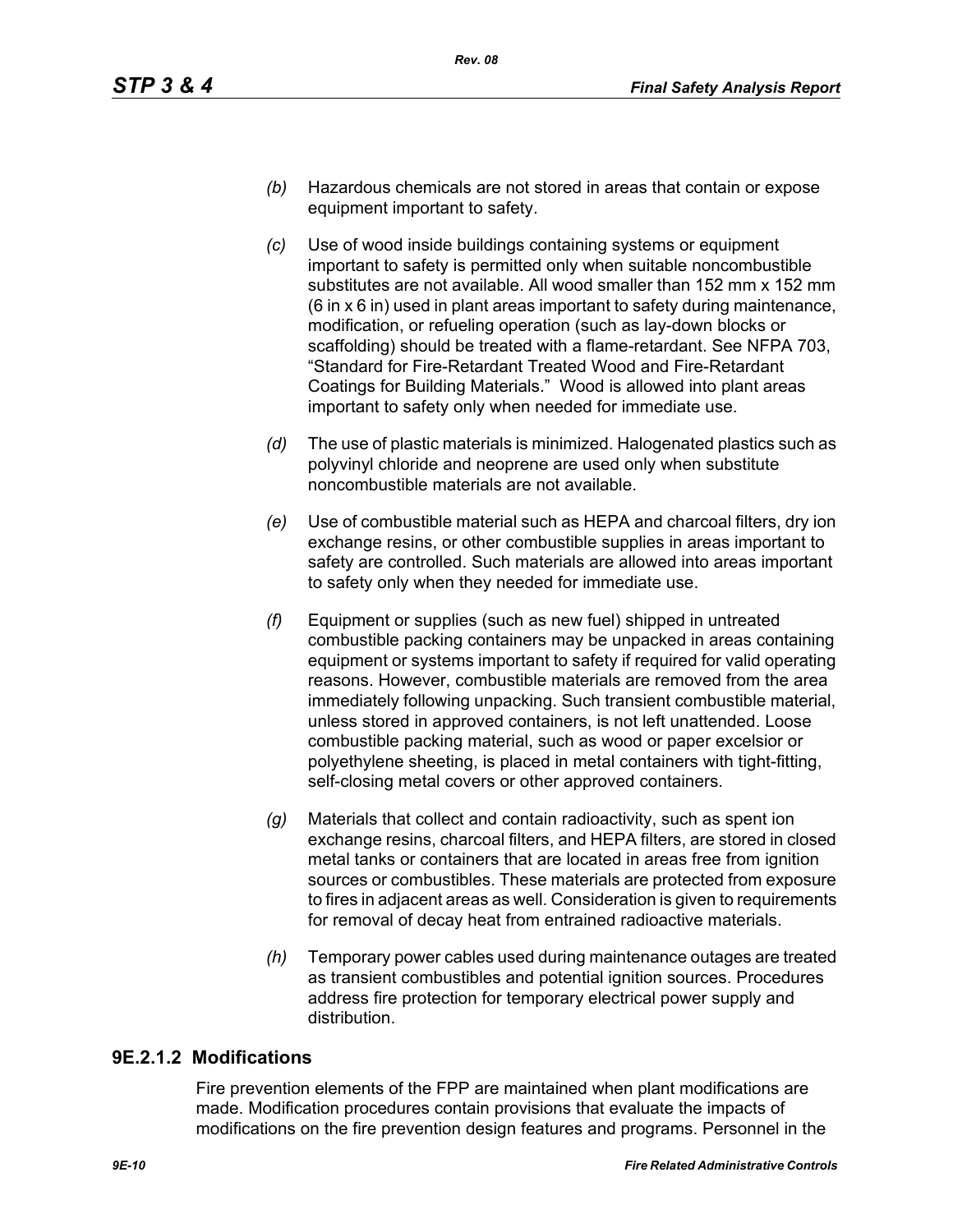fire protection organization review modifications of SSCs to ensure that fixed fire loadings are not increased beyond those accounted for in the fire hazards analysis, or if increased, suitable protection is provided and the fire hazards analysis is revised accordingly.

# **9E.2.1.3 Flammable and Combustible Liquids and Gases**

The handling, use, and storage of flammable and combustible liquids comply with the provisions of NFPA 30, "Flammable and Combustible Liquids Code."

Miscellaneous storage and piping for flammable or combustible liquids or gases is controlled to avoid a potential fire exposure hazard to systems important to safety.

Combustible materials are isolated or separated from systems important to safety. When this is not possible because of the nature of the safety system or the combustible material, special protection is provided to prevent a fire from defeating the safety system function. Examples of such combustible materials that may not be separable from the remainder of its system are EDG fuel oil day tanks, turbine-generator oil and hydraulic control fluid systems.

RCP lube oil systems are not applicable to the ABWR.

Diesel fuel oil tanks, turbine-generator lube oil and hydraulic systems are discussed in Subsection 9.5.1.

Bulk gas storage meets the guidelines of Subsection 9E.7.5.

# **9E.2.1.4 External/Exposure Fire Hazards**

An evaluation of external fire hazards including the potential for wildfires is addressed in Subsection 2.2S.3.1.4. Additional relevant discussion is provided in Subsection 9.5.1 for diesel fuel oil storage and COL license information provided in Subsections 9.5.13.9, Applicant Fire Protection Program, and 9.5.13.15, Identification of Chemicals.

# **9E.2.2 Control of Ignition Sources**

Design, installation, modification, maintenance, and operational procedures and practices are used to control potential ignition sources such as electrical equipment (permanent and temporary), hot work activities (e.g., open flame, welding, cutting, and grinding), high-temperature equipment and surfaces, heating equipment (permanent and temporary installation), reactive chemicals, static electricity, and smoking.

# **9E.2.2.1 Open Flame, Welding, Cutting, and Grinding (Hot Work)**

Work involving ignition sources such as welding and flame cutting is done under controlled conditions. Persons performing and directly assisting in such work are trained and equipped to prevent and combat fires, or if this is not possible, a person qualified in fire protection directly monitors the work and functions as a fire watch.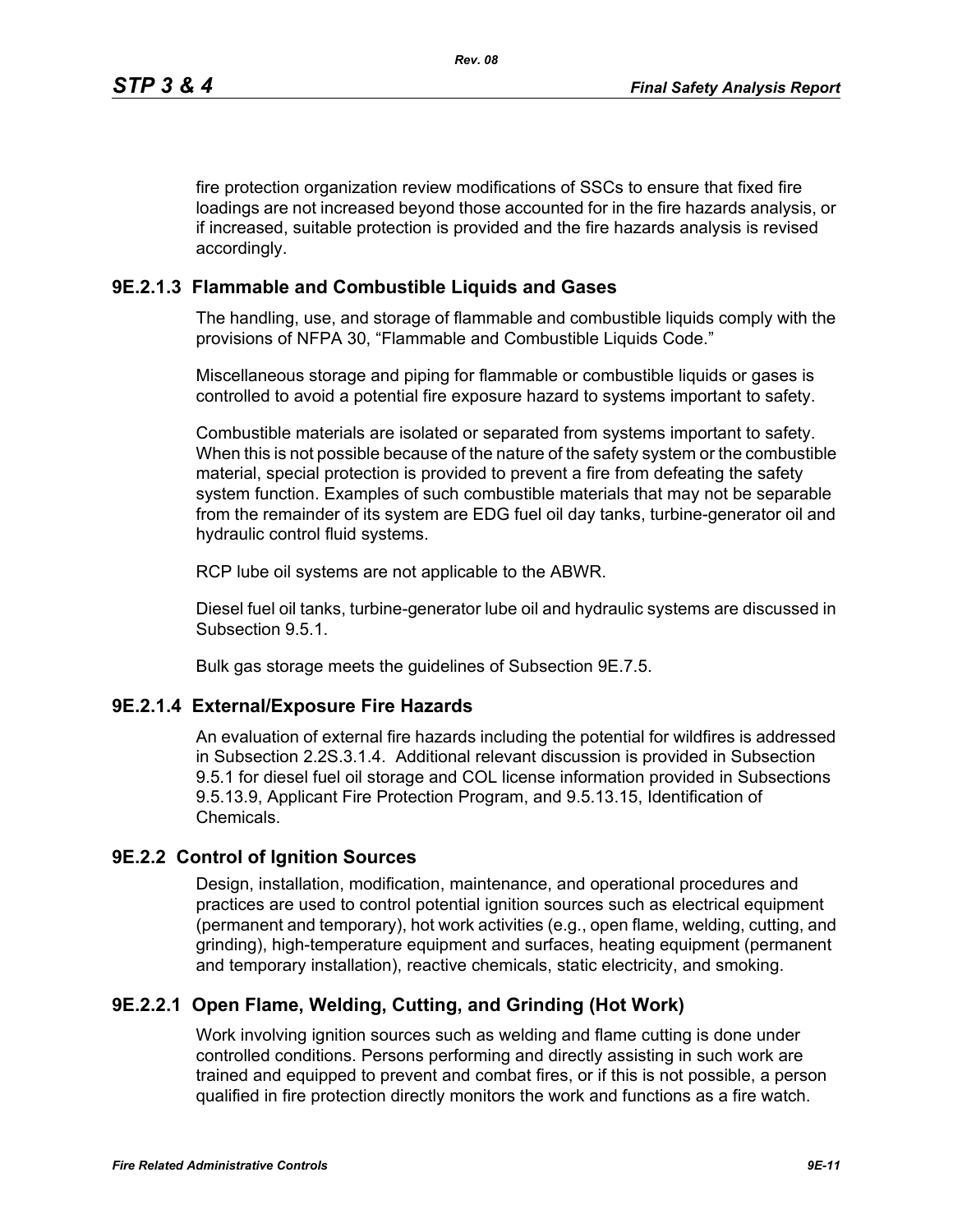*Rev. 08*

The use of ignition sources is governed by a hot work permit system to control open flame, welding, cutting, brazing, or soldering operations. A separate permit is normally issued for each area where work is to be done. If work continues over more than one shift, the permit should be valid for not more than 24 hours when the plant is operating or for the duration of a particular job during plant shutdown. NFPA 51B, "Standard for Fire Prevention During Welding, Cutting and Other Hot Work," includes guidance for safeguarding the hazards associated with welding and cutting operations.

# **9E.2.2.2 Temporary Electrical Installations**

Plant administrative controls provide for engineering review of temporary electrical installations. These reviews ensure that appropriate precautions, limitations, and maintenance practices are established for the term of such installations. NFPA 70, "National Electrical Code" is used for guidance on temporary electrical installations.

# **9E.2.2.3 Other Sources**

Open flames or combustion-generated smoke are not permitted for leak testing and similar procedures such as airflow determinations. Procedures and practices provide for control of temporary heating devices. Use of space heaters and maintenance equipment (e.g., tar kettles for roofing operations) in plant areas are controlled and reviewed by the STP 3 & 4 fire protection staff. Engineering procedures and practices provide assurance that temporary heating devices are properly installed according to the UL listing, including required separations from combustible materials and surfaces. Temporary heating devices are placed to avoid overturning and installed in accordance with their listing, including clearance to combustible material, equipment, or construction. Asphalt and tar kettles are located in a safe place or on a fire-resistive roof at a point where they avoid ignition of combustible material below. Continuous supervision is maintained while kettles are in operation and metal kettle covers and fire extinguishers are provided.

# **9E.2.3 Housekeeping**

Administrative controls are established to reduce fire hazards in areas containing SSCs important to safety. These controls govern removal of waste, debris, scrap, oil spills, and other combustibles after completion of a work activity or at the end of the shift. Administrative controls also include procedures for performing and maintaining periodic housekeeping inspections to ensure continued compliance with fire protection controls. Housekeeping practices ensure that drainage systems especially drain hub grills, in areas containing fixed water-based suppression systems remain free of debris to minimize flooding if the systems discharge. RG 1.39, "Housekeeping Requirements for Water-Cooled Nuclear Power Plants," provides guidance on housekeeping, including the disposal of combustible materials.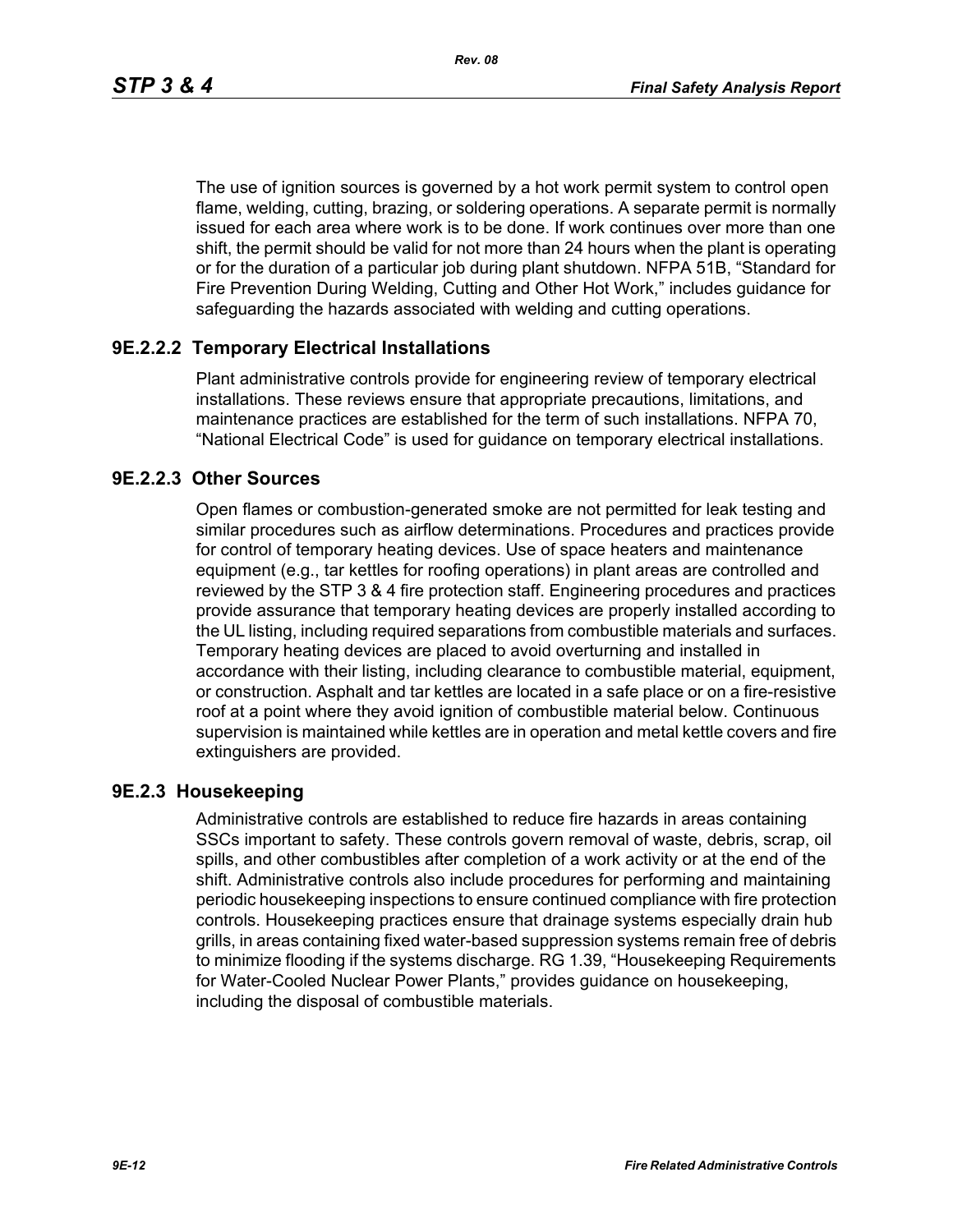### **9E.2.4 Fire Protection System Maintenance and Impairments**

Fire protection administrative controls are established to address the following:

- *(a)* Fire protection features are maintained and tested by qualified personnel. (See Subsection 9E.1.6.1).
- *(b)* Impairments to fire barriers, fire detection, and fire suppression systems are controlled by a permit system. Compensatory measures (see Subsection 9E.1.5) are established in areas where systems are so disarmed.
- *(c)* Test plans that list the individuals and their responsibilities in connection with routine tests and inspections of the fire protection systems are developed. The test plans contain the types, frequency, and detailed procedures for testing. Frequency of testing is based on the code of record for the applicable fire protection system. Procedures also contain instructions on maintaining fire protection during those periods when the fire protection system is impaired or during periods of plant maintenance (e.g., fire watches).
- *(d)* Fire barriers, including dampers, doors, and penetration seals, are routinely inspected. Penetration seals are inspected on a frequency and relative sample basis that provides assurance that the seals are functional. Sample size and inspection frequency are determined by the total number of penetrations and observed failure rates. Inspection frequency ensures that all seals will be inspected every 10 years. Inspections conform to NFPA 25, "Standard for the Inspection, Testing, and Maintenance of Water-Based Fire Protection Systems."

# **9E.3 Fire Detection and Suppression**

#### **9E.3.1 Fire Detection**

This topic is discussed in Subsection 9.5.1.

#### **9E.3.2 Fire Protection Water Supply Systems**

This topic is discussed in Subsection 9.5.1

#### **9E.3.3 Automatic Suppression Systems**

This topic is discussed in Subsection 9.5.1

#### **9E.3.4 Manual Suppression Systems and Equipment**

This topic is discussed in Subsection 9.5.1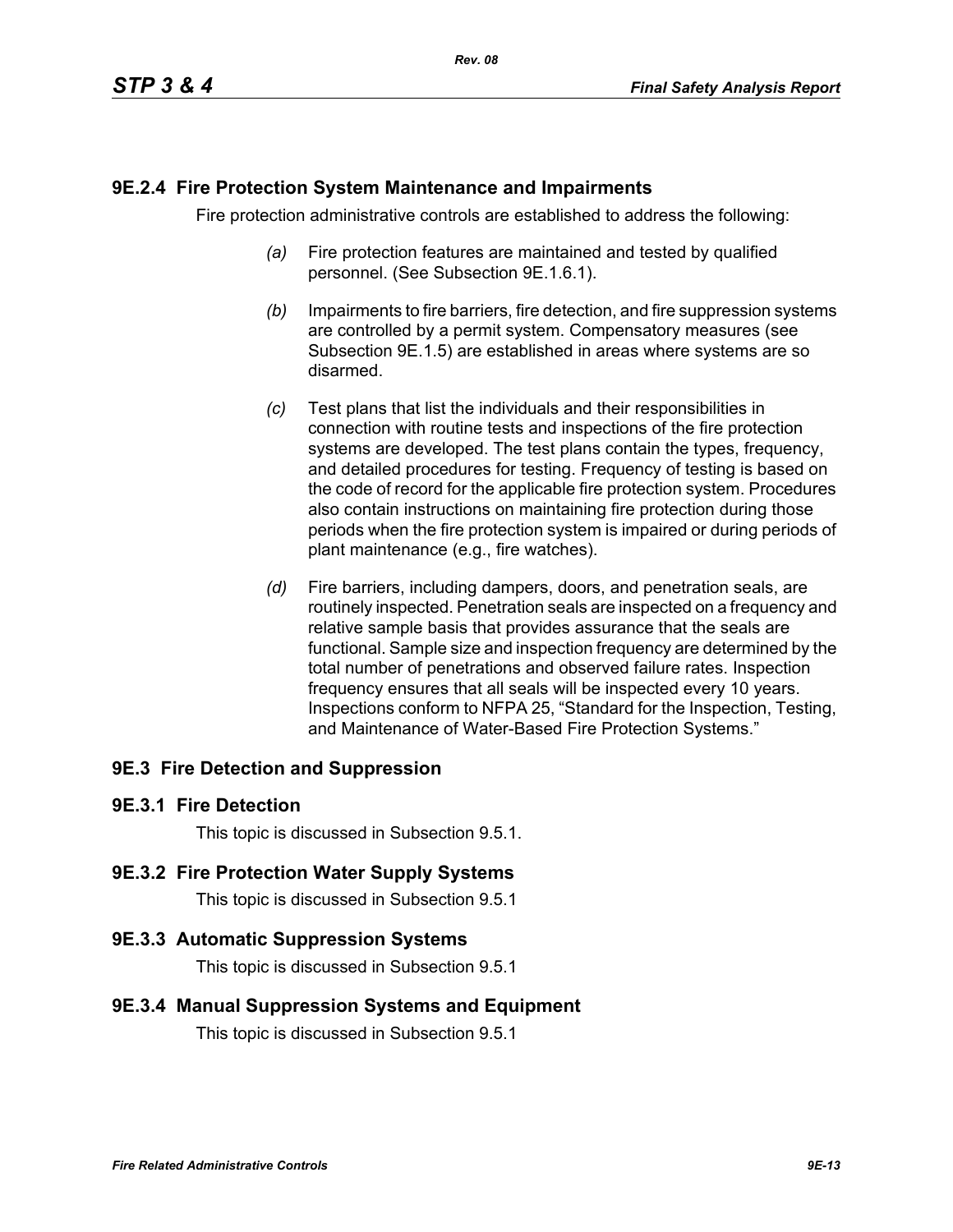# **9E.3.5 Manual Firefighting Capabilities**

#### **9E.3.5.1 Fire Brigade**

A site fire brigade trained and equipped for firefighting is established and on site at all times to ensure adequate manual firefighting capability for all areas of the plant containing SSCs important to safety. The fire brigade leader has ready access to keys for any locked doors. Subsection 9E.1.6.4 provides guidance on fire brigade training and qualifications.

# **9E.3.5.1.1 Fire Brigade Staffing**

The fire brigade includes at least five members on each shift. The shift supervisor is not a member of the fire brigade.

### **9E.3.5.1.2 Equipment**

The equipment provided for the brigade consists of personal protective equipment, such as turnout coats, bunker pants, boots, gloves, hard hats, emergency communications equipment, portable lights, portable ventilation equipment, and portable extinguishers. Self-contained breathing apparatus (SCBA) using full-face positive-pressure masks approved by the National Institute for Occupational Safety and Health (approval formerly given by the U.S. Bureau of Mines) is provided for fire brigade, damage control, and control room personnel. At least 10 masks should be available for fire brigade personnel. Control room personnel may be furnished breathing air by a manifold system piped from a storage reservoir if practical. Service or rated operating life should be at least 30 minutes for the self-contained units. STP 3 & 4 conforms to NFPA 1404, "Standard for Fire Service Respiratory Protection Training."

Fire brigade equipment is stored in accordance with manufacturers recommendations (e.g., firefighter clothing should not be stored where it will be subjected to ultraviolet light from the sun, welding, or fluorescent lights).

At least a 1-hour supply of breathing air in extra bottles is located on the plant site for each self-contained breathing apparatus. In addition, an onsight 6-hour supply of reserve air is provided for the fire brigade personnel and arranged to permit quick and complete replenishment of exhausted air supply bottles as they are returned.

During refueling and maintenance periods, self-contained breathing apparatus is provided near the containment entrances for firefighting and damage control personnel. These units are marked as emergency equipment and are independent of the plant breathing air system provided inside containment and general areas.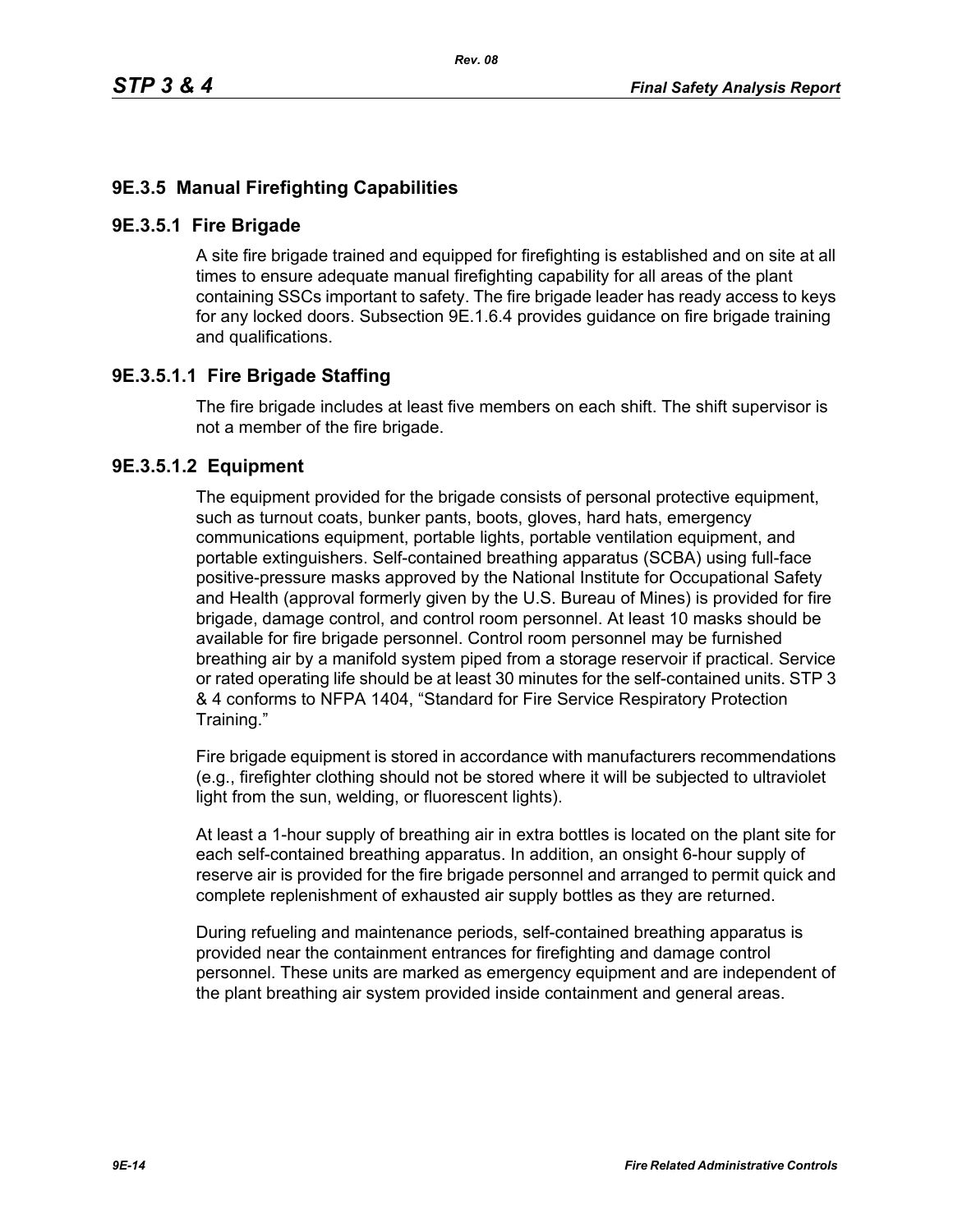# **9E.3.5.1.3 Procedures and Prefire Plans**

Procedures are established to control actions by the fire brigade upon notification by the control room of a fire and to define firefighting strategies. These procedures include the following:

- *(a)* actions to be taken by control room personnel to notify the fire brigade upon report of a fire or receipt of an alarm on the control room fire alarm panel (e.g., announcing the location of the fire over the public address system, sounding fire alarms, and notifying the shift supervisor and the fire brigade leader of the type, size, and location of the fire)
- *(b)* actions to be taken by the fire brigade after notification by the control room of a fire (e.g., assembling in a designated location, receiving directions from the fire brigade leader, and discharging specific firefighting responsibilities, including selection and transportation of firefighting equipment to the fire location, selection of protective equipment, operating instructions for use of fire suppression systems, and use of preplanned strategies for fighting fires in specific areas)
- *(c)* strategies for fighting fires in all plant areas, including the following:
	- *(i)* fire hazards in each area covered by the specific prefire plans
	- *(ii)* SSCs credited for fire safe shutdown
	- *(iii)* fire suppression agents best suited for extinguishing the fires associated with the fire hazards in that area and the nearest location of these suppression agents
	- *(iv)* most favorable direction from which to attack a fire in each area in view of the ventilation direction, access hallways, stairs, and doors that are most likely to be free of fire, and the best station or elevation for fighting the fire, as well as all access and egress routes involving locked doors and the appropriate precautions and methods for access specified
	- *(v)* plant systems that should be managed to reduce the damage potential during a local fire and the location of local and remote controls for such management (e.g., any hydraulic or electrical systems in the area/zone covered by the specific firefighting procedure that could increase the hazards in the area because of over-pressurization or electrical hazards)
	- *(vi)* vital heat-sensitive system components that need to be kept cool while fighting a local fire, in particular, hazardous combustibles that need cooling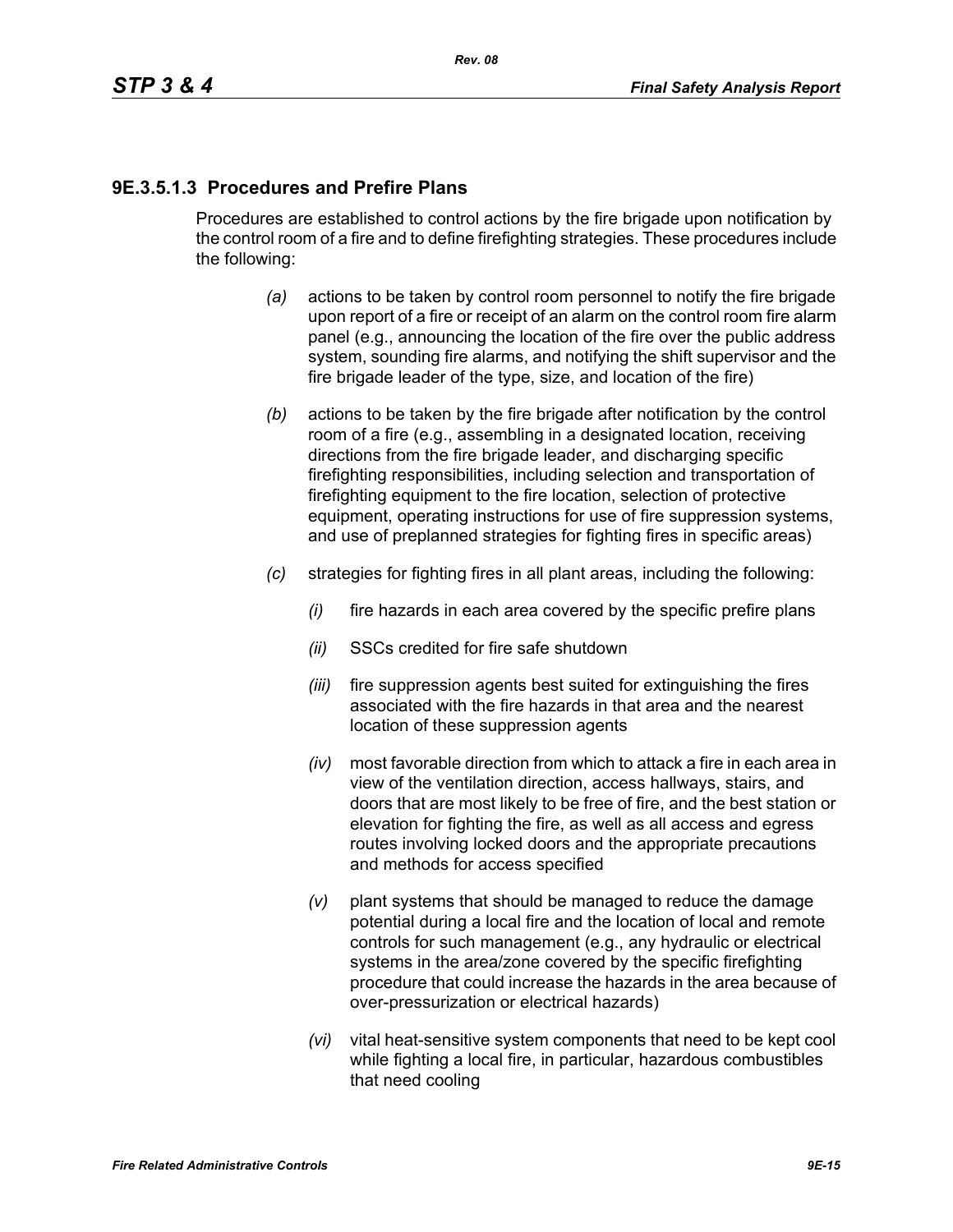- *(vii)* organization of firefighting brigades and the assignment of special duties (including command control of the brigade, transporting fire suppression and support equipment to the fire scenes, applying the extinguishing agent to the fire, communication with the control room, and coordination with outside fire departments, according to job title so that all firefighting functions are covered by any complete shift personnel complement
- *(viii)* potential radiological and toxic hazards in fire areas/zones
- *(ix)* ventilation system operation that ensures desired plant air distribution when the ventilation flow is modified for fire containment or smoke clearing operation
- *(x)* operations requiring control room and shift engineer coordination or authorization
- *(xi)* instructions for plant operators and general plant personnel during fire
- *(xii)* communications between the fire brigade leader, fire brigade, offsite mutual aid responders, control room, and licensee's emergency response organization

Firefighting procedures identify the techniques and equipment for the use of water in fighting electrical cable fires in nuclear plants, particularly in areas containing a high concentration of electric cables with plastic insulation in accordance with NFPA 1620, "Recommended Practice for Pre-Incident Planning."

# **9E.3.5.1.4 Performance Assessment/Drill Criteria**

Fire brigade drills are performed so that the fire brigade can practice as a team.

Drills are performed quarterly for each shift fire brigade. Each fire brigade member should participate in at least two drills annually.

A sufficient number of these drills, but not less than one for each shift's fire brigade per year, are unannounced to determine the firefighting readiness of the plant's fire brigade, brigade leader, and fire protection systems and equipment. Persons planning and authorizing an unannounced drill ensure that the responding shift fire brigade members are not aware that a drill is being planned until it has begun. At least one drill per year is performed on a "back shift" for each shift's fire brigade.

Drills are preplanned to establish training objectives and critiqued to determine how well the training objectives have been met. Members of the management staff responsible for plant safety and fire protection should plan and critique unannounced drills. Performance deficiencies of a fire brigade or of individual fire brigade members should be remedied by scheduling additional training for the brigade or members.

Unsatisfactory drill performance should be followed by a repeat drill within 30 days.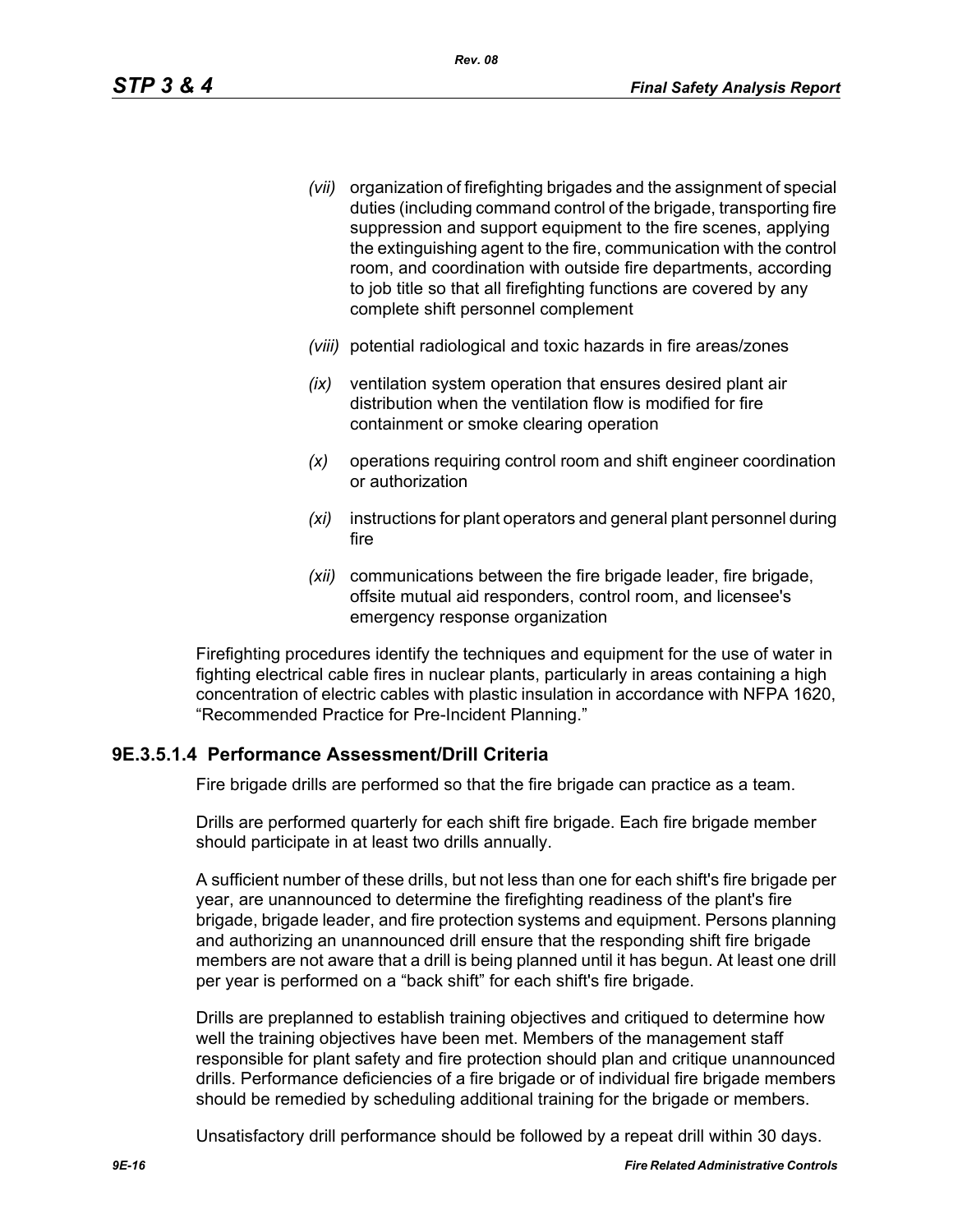The local fire department is invited to participate in drills at least annually.

At 3-year intervals, qualified individuals independent of STPNOC critique a randomly selected unannounced drill. Drills include the following:

- *(a)* The effectiveness of the fire alarms, time required to notify and assemble the fire brigade, and selection, placement, and use of equipment and firefighting strategies should be assessed.
- *(b)* Each brigade member's knowledge of his or her role in the firefighting strategy for the area assumed to contain the fire, and the brigade member's conformance with established plant firefighting procedures and use of firefighting equipment, including self-contained emergency breathing apparatus, communication, lighting, and ventilation should be assessed.
- *(c)* The simulated use of firefighting equipment required to cope with the situation and type of fire selected for the drill should be evaluated. The area and type of fire chosen for the drill should differ from those used in the previous drills so that brigade members are trained in fighting fires in various plant areas. The situation selected should simulate the size and arrangement of a fire that could reasonably occur in the area selected, allowing for fire development during the time required to respond, obtain equipment, and organize for the fire, assuming loss of automatic suppression capability.
- *(d)* The brigade leader's direction of the firefighting effort should be assessed with regard to thoroughness, accuracy, and effectiveness.

Drill records are retained for a period of 3 years (See Subsection 9E.1.6.4 for additional discussion on drill records.)

# **9E.3.5.2 Offsite Manual Firefighting Resources**

#### **9E.3.5.2.1 Capabilities**

The local offsite fire departments that provide back up manual firefighting resources should have the following capabilities:

- *(a)* Personnel and equipment with capacities consistent with those assumed in the plant's fire hazards analysis and prefire plans
- *(b)* Hose threads or adapters to connect with onsite hydrants, hose couplings, and standpipe risers (Also see Subsection 9E.3.4.2).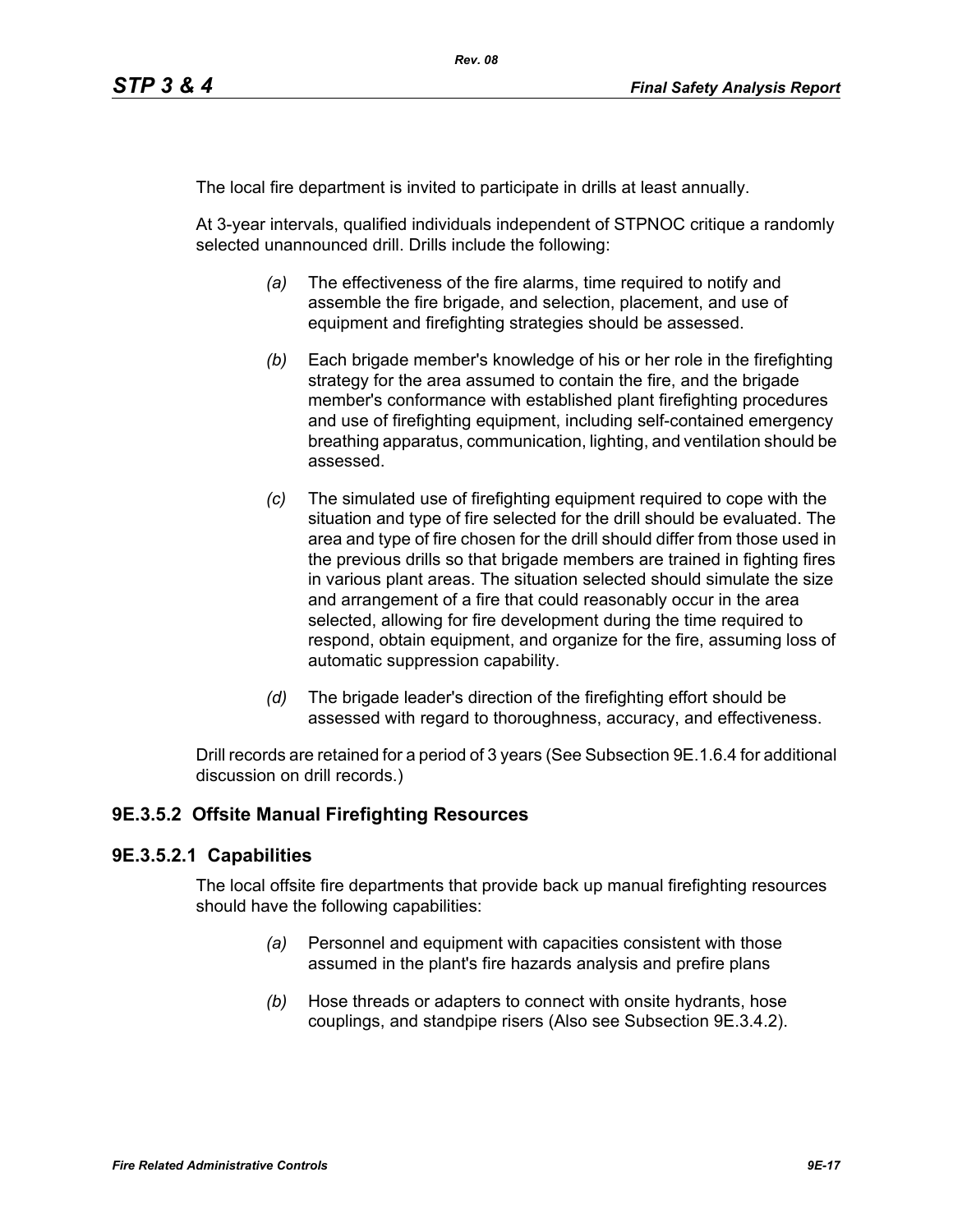### **9E.3.5.2.2 Training**

Local offsite fire department personnel who provide back up manual firefighting resources should be trained in the following:

- *(a)* Operational precautions when fighting fires on nuclear power plant sites and the need for radiological protection of personnel and the special hazards associated with a nuclear power plant site
- *(b)* The procedures for notification and expected roles of the offsite responders
- *(c)* Site access procedures and the identity (by position and title) of the individual in the onsite organization who will control the responders' support activities (offsite response support personnel should be provided with appropriate identification cards where required)
- *(d)* Fire protection authorities, responsibilities, and accountabilities with regard to responding to a plant fire, including the fire event command structure between the plant fire brigade and offsite responders
- *(e)* Plant layout, plant fire protection systems and equipment, plant fire hazards, and prefire response plans and procedures

#### **9E.3.5.2.3 Agreement/Plant Exercise**

STP 3 & 4 establishes written mutual aid agreements with offsite fire departments. Plant procedures delineate fire protection authorities, responsibilities, and accountabilities with regard to responding to plant fire or emergency events, including the fire event command structure between the plant fire brigade and offsite responders.

The plant fire brigade drill schedule should provide for periodic local fire department participation (at least annually). These drills should effectively exercise the fire event command structure between the plant fire brigade and offsite responders. (See Subsection 9E.3.5.1.4 for guidance on conduct and evaluation of fire brigade drills.)

#### **9E.4 Building Design/Passive Features**

This topic is discussed in Subsection 9.5.1

#### **9E.5 Safe-Shutdown Capability**

The systems required for safe shutdown are discussed in Section 7.4 and the fire protection design features for safe shutdown are discussed in detail in Subsection 9.5.1.

#### **9E.5.1 Post-Fire Safe-Shutdown Performance Goals**

This topic is discussed in Section 7.4 and Subsection 9.5.1.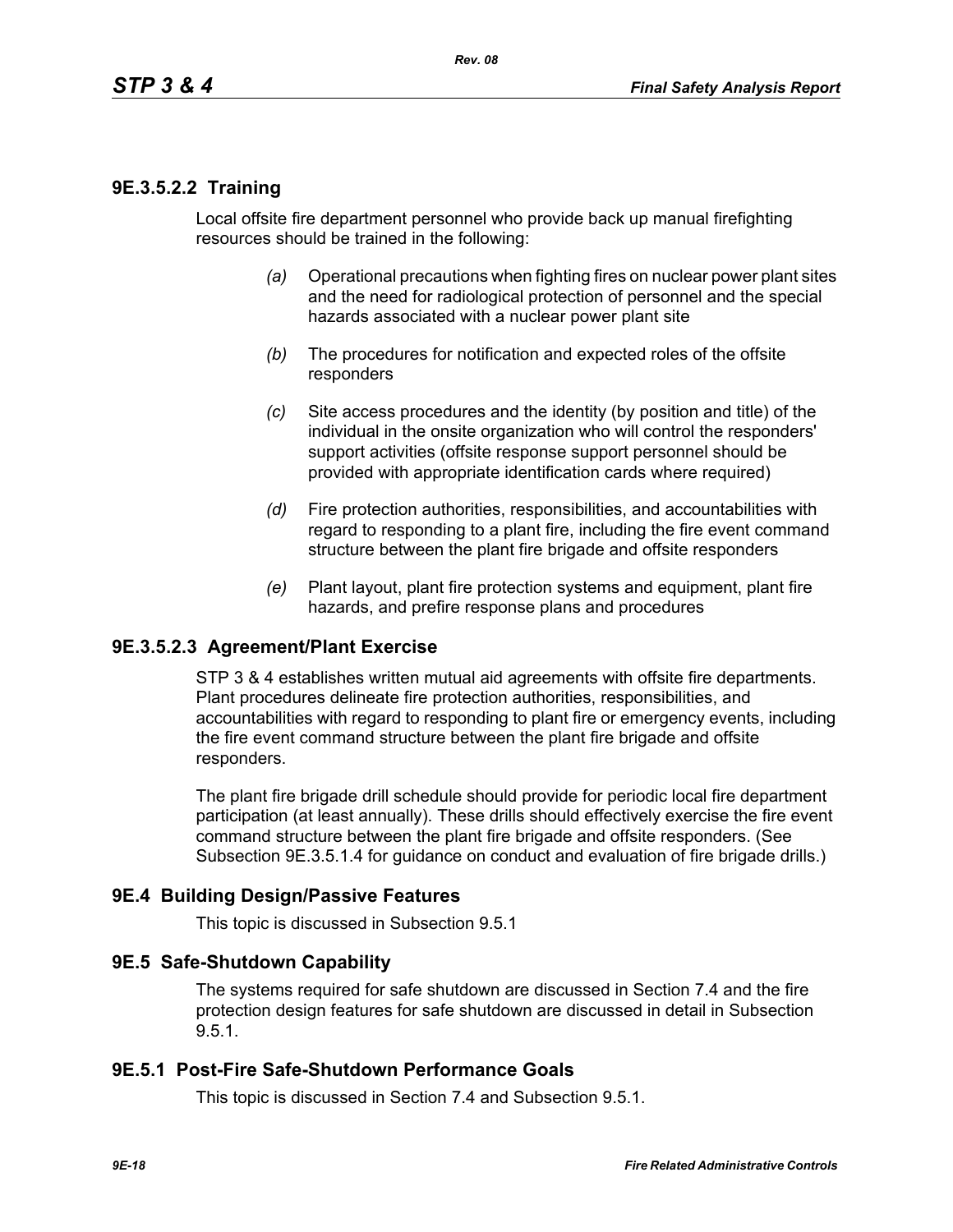# **9E.5.2 Cold Shutdown and Allowable Repairs**

This topic is discussed in Section 19Q.6.

### **9E.5.3 Fire Protection of Safe-Shutdown Capability**

The systems required for safe shutdown are discussed in Section 7.4 and the fire protection design features for protecting safe-shutdown capability are discussed in detail in Subsection 9.5.1.

Additionally, for Operator Manual Actions, in the event that the final as-built fire safe shutdown analysis performed to meet ITAAC 2.15.6 identifies the need for a operator manual action(s) not previously described in the DCD, then the applicable regulatory guidance associated with operator manual actions (i.e., RG 1.189, Revision 1, Fire Protection for Nuclear Power Plants, paragraph 5.3.3 Operator Manual Actions) will be utilized. In addition the guidance provided in NUREG 1852, Demonstrating the Feasibility and Reliability of Operator Manual Actions in Response to Fire, will be utilized to demonstrate that the operator manual actions are feasible and can be reliably accomplished.

# **9E.5.4 Alternative and Dedicated Shutdown Capability**

The remote shutdown system is described in Subsections 7.4.1.4, 9.5.1.1 and 9.5.1.1.2.

# **9E.5.5 Post-Fire Safe-Shutdown Procedures**

Procedures for effecting safe shutdown reflect the results and conclusions of the safeshutdown analysis. Time-critical operations for effecting safe shutdown identified in the safe-shutdown analysis and incorporated in post-fire procedures are validated.

# **9E.5.5.1 Safe-Shutdown Procedures**

Post-fire safe-shutdown operating procedures are developed for those areas where alternative or dedicated shutdown is required.

# **9E.5.5.2 Alternative/Dedicated Shutdown Procedures**

Procedures describe the tasks to implement alternative/dedicated shutdown capability when offsite power is available and when offsite power is not available for 72 hours.

These procedures address necessary actions to compensate for spurious actuations and high-impedance faults if such actions are identified in the Fire Hazards Analysis (Section 9A) to effect safe shutdown.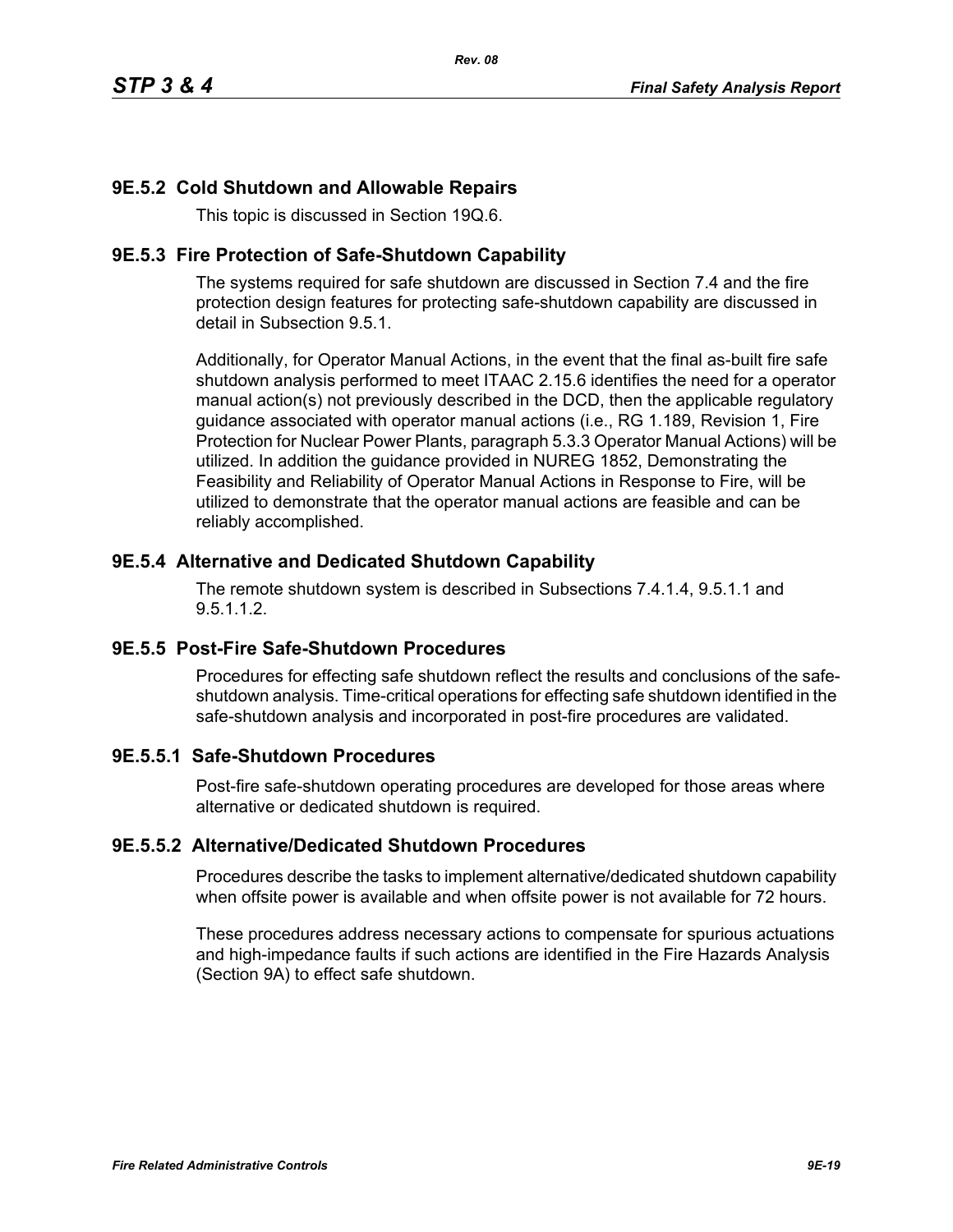Procedures governing return to the control room following evacuation address the following conditions:

*Rev. 08*

- *(a)* The fire has been extinguished and so verified by appropriate fire protection personnel.
- *(b)* The control room has been deemed habitable by appropriate fire protection personnel and the shift supervisor.
- *(c)* Damage has been assessed and, if necessary, corrective action has been taken to ensure that necessary safety, control, and information systems are functional (some operators may assist with these tasks), and the shift supervisor has authorized return of plant control to the control room.
- *(d)* Turnover procedures that ensure an orderly transfer of control from the alternative/dedicated shutdown panel to the control room have been completed.

### **9E.5.5.3 Repair Procedures**

For the ABWR, repair procedures are not necessary to achieve safe shutdown. See discussion in Subsection 9.5.1.1.2 and Section 19Q.6.

#### **9E.5.6 Shutdown/Low-Power Operations**

The design features providing for fire protection during nonpower operation are discussed in Section 19Q ABWR Shutdown Risk Assessment.

#### **9E.6 Fire Protection for Areas Important to Safety**

The following areas were outside the scope of the ABWR Standard Plant Design and are addressed in Subsection 9.5.13.9 (COL License Information Item 9.26):

- *(a)* Main Transformer
- *(b)* Equipment entry lock
- *(c)* Fire protection pumphouse
- *(d)* Ultimate heat sink

#### **9E.7 Protection of Special Fire Hazards Exposing Areas Important to Safety**

#### **9E.7.1 Reactor Coolant Pump Oil Collection**

This topic is not applicable to the ABWR.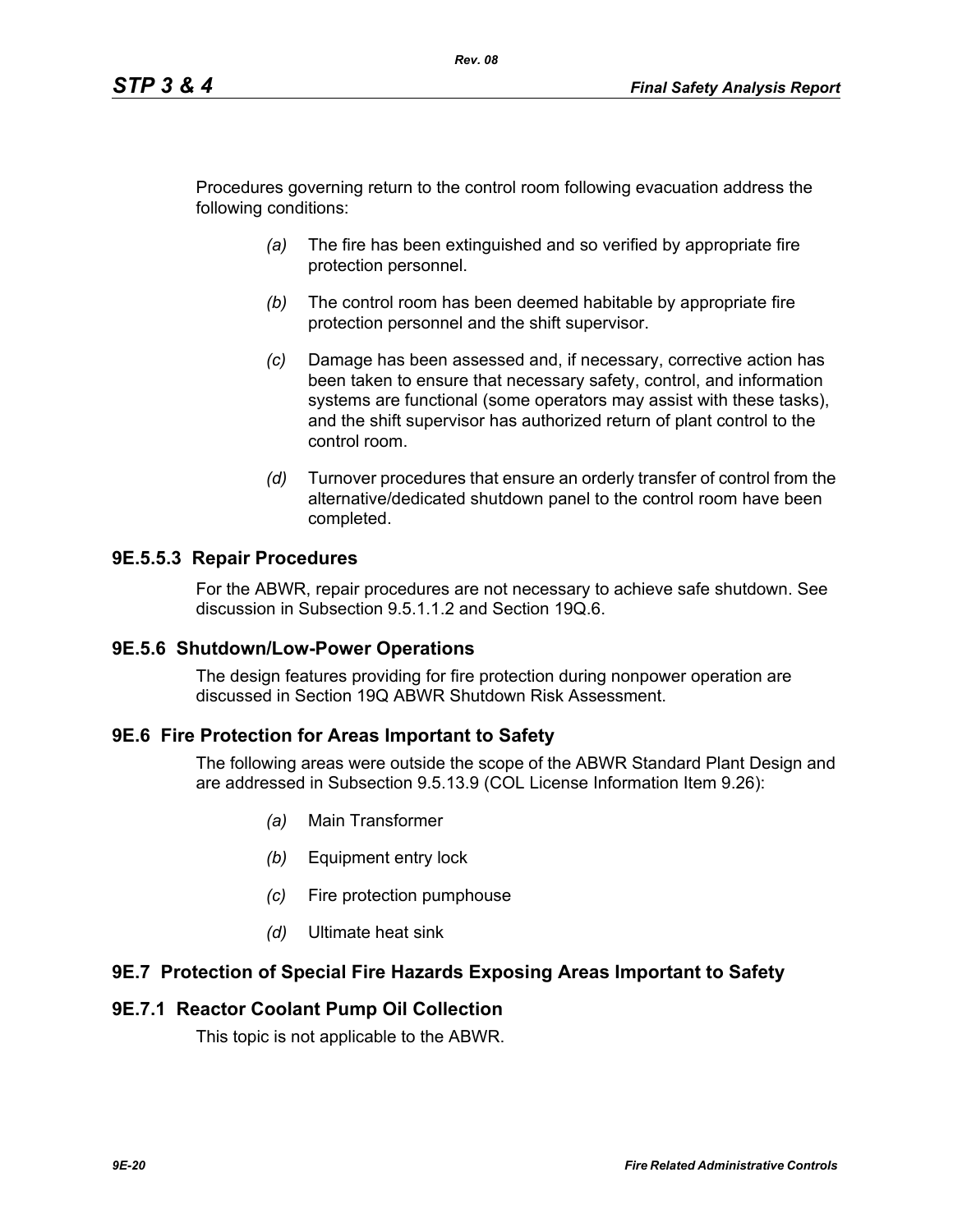# **9E.7.2 Turbine/Generator Building**

This topic is discussed in Subsection 9.5.1.

#### **9E.7.3 Station Transformers**

Fire protection for the Main Transformer was outside the scope of the ABWR Standard Plant Design and is addressed in Subsection 9.5.13.9 (COL License Information Item 9.26).

### **9E.7.4 Diesel Fuel Oil Storage Areas**

This topic is discussed in Subsection 9.5.1.

### **9E.7.5 Flammable Gas Storage and Distribution**

To reduce the possibility of wall penetration in the event of a container failure, care is taken to locate high-pressure gas storage containers with the long axis parallel to building walls. Acetylene-oxygen gas cylinders are not stored in areas that contain or expose equipment important to safety or the fire protection systems that serve those equipment areas.

The fire hazards associated with bulk storage of hydrogen for generator cooling is addressed in Table 2.2S-2, STP Onsite Chemical Storage and Table 2.2S-6, Onsite chemical Storage-Disposition. The bulk storage system meets the guidance of EPRI Report NP-5283-SR-A. The bulk storage system is described in Section 10.2.

#### **9E.7.6 Nearby Facilities**

An evaluation of external fire hazards including the potential for wildfires is addressed in Subsection 2.2S.3.1.4 which indicated that no special FPP provisions are required for the threat of fire or explosion from nearby facilities.

# **9E.8 Fire Protection for New Reactors**

#### **9E.8.1 General**

#### **9E.8.2 Enhanced Fire Protection Criteria**

As discussed in Subsection 9.5.1.1.2, a principal feature of the ABWR design approach to fire protection is providing three complete divisions of safety-related cooling systems with only one division located in any single fire area. Complete burnout of any fire area without recovery will not prevent safe shutdown of the plant; therefore, complete burnout of a fire area can be tolerated (divisional separation is not practical in the case of the inerted containment, the control room and the remote shutdown panel rooms and the basis for acceptability of these areas is discussed in more detail in Subsection 9.5.1.1.2).

# **9E.8.3 Passive Plant Safe-Shutdown Condition**

Not applicable; the ABWR is an evolutionary design with active safety features.